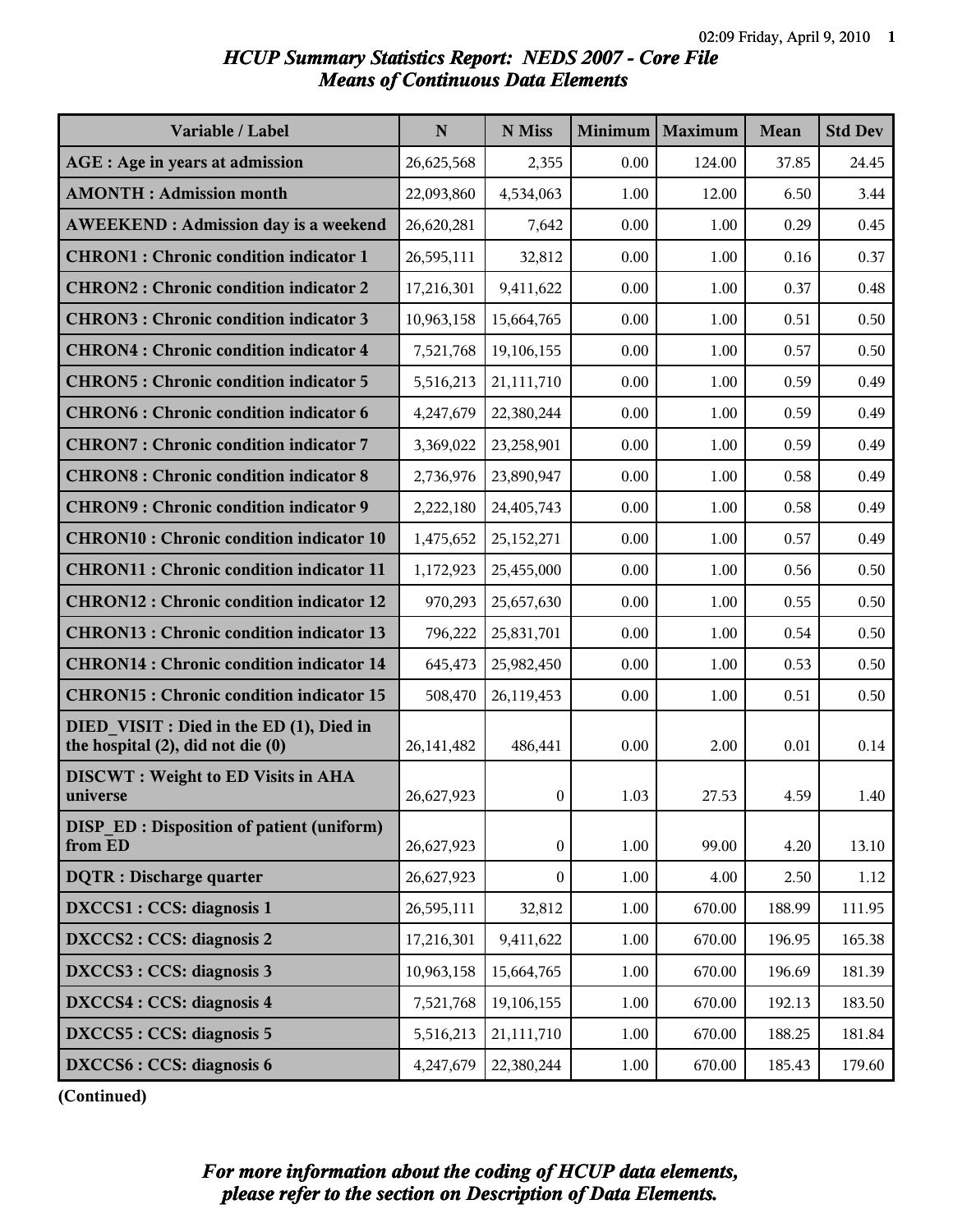# *HCUP Summary Statistics Report: NEDS 2007 - Core File Means of Continuous Data Elements*

| Variable / Label                                                                                           | $\mathbf N$ | N Miss           | Minimum  | Maximum  | <b>Mean</b> | <b>Std Dev</b> |
|------------------------------------------------------------------------------------------------------------|-------------|------------------|----------|----------|-------------|----------------|
| <b>DXCCS7: CCS: diagnosis 7</b>                                                                            | 3,369,022   | 23,258,901       | 1.00     | 670.00   | 183.40      | 177.83         |
| <b>DXCCS8: CCS: diagnosis 8</b>                                                                            | 2,736,976   | 23,890,947       | 1.00     | 670.00   | 181.98      | 176.28         |
| DXCCS9: CCS: diagnosis 9                                                                                   | 2,222,180   | 24,405,743       | 1.00     | 670.00   | 181.10      | 174.98         |
| DXCCS10 : CCS: diagnosis 10                                                                                | 1,475,652   | 25, 152, 271     | 1.00     | 670.00   | 179.37      | 174.03         |
| DXCCS11 : CCS: diagnosis 11                                                                                | 1,172,923   | 25,455,000       | 1.00     | 670.00   | 178.49      | 172.50         |
| DXCCS12 : CCS: diagnosis 12                                                                                | 970,293     | 25,657,630       | 1.00     | 670.00   | 178.72      | 171.55         |
| DXCCS13 : CCS: diagnosis 13                                                                                | 796,222     | 25,831,701       | 1.00     | 670.00   | 178.77      | 170.67         |
| DXCCS14 : CCS: diagnosis 14                                                                                | 645,473     | 25,982,450       | 1.00     | 670.00   | 178.76      | 169.38         |
| DXCCS15 : CCS: diagnosis 15                                                                                | 508,470     | 26,119,453       | 1.00     | 670.00   | 179.16      | 169.06         |
| <b>EDEVENT</b> : Type of ED Event                                                                          | 26,627,923  | $\theta$         | 1.00     | 99.00    | 2.95        | 12.93          |
| E CCS1 : CCS: E Code 1                                                                                     | 6,956,539   | 19,671,384       | 662.00   | 2621.00  | 2583.84     | 223.06         |
| E CCS2: CCS: E Code 2                                                                                      | 3,509,014   | 23,118,909       | 662.00   | 2621.00  | 2608.19     | 143.13         |
| E CCS3 : CCS: E Code 3                                                                                     | 501,561     | 26,126,362       | 662.00   | 2621.00  | 2589.26     | 224.54         |
| E CCS4 : CCS: E Code 4                                                                                     | 228,023     | 26,399,900       | 662.00   | 2621.00  | 2604.95     | 171.45         |
| <b>FEMALE</b> : Indicator of sex                                                                           | 26,621,104  | 6,819            | 0.00     | 1.00     | 0.55        | 0.50           |
| <b>HOSP ED: HCUP ED hospital identifier</b>                                                                | 26,627,923  | $\theta$         | 10005.00 | 40437.00 | 26186.60    | 9797.81        |
| <b>HOSP REGION: Region of hospital</b>                                                                     | 26,627,923  | $\boldsymbol{0}$ | 1.00     | 4.00     | 2.59        | 0.98           |
| <b>INTENT SELF HARM: Intentional self</b><br>harm indicated on the record (by diagnosis<br>and/or E codes) | 26,627,923  | $\boldsymbol{0}$ | 0.00     | 1.00     | 0.01        | 0.09           |
| NDX : Number of diagnoses on this record                                                                   | 26,627,923  | $\boldsymbol{0}$ | 0.00     | 79.00    | 3.27        | 3.28           |
| <b>NECODE: Number of E codes on this</b><br>record                                                         | 26,627,923  | $\boldsymbol{0}$ | 0.00     | 18.00    | 0.42        | 0.80           |
| <b>NEDS STRATUM: Stratum used to</b><br>sample hospital                                                    | 26,627,923  | 0                | 10100.00 | 49810.00 | 27252.83    | 10424.40       |
| PAY1 : Primary expected payer (uniform)                                                                    | 26,504,226  | 123,697          | 1.00     | 6.00     | 2.72        | 1.25           |
| PAY2 : Secondary expected payer<br>(uniform)                                                               | 5,672,957   | 20,954,966       | 1.00     | 6.00     | 3.09        | 1.20           |
| PL NCHS2006 : Patient Location: NCHS<br><b>Urban-Rural Code (V2006)</b>                                    | 26,449,059  | 178,864          | 1.00     | 6.00     | 2.82        | 1.58           |
| <b>TOTCHG ED: Total charge for ED</b><br>services                                                          | 21,730,770  | 4,897,153        | 100.00   | 74933.00 | 1490.26     | 2159.73        |

**(Continued)**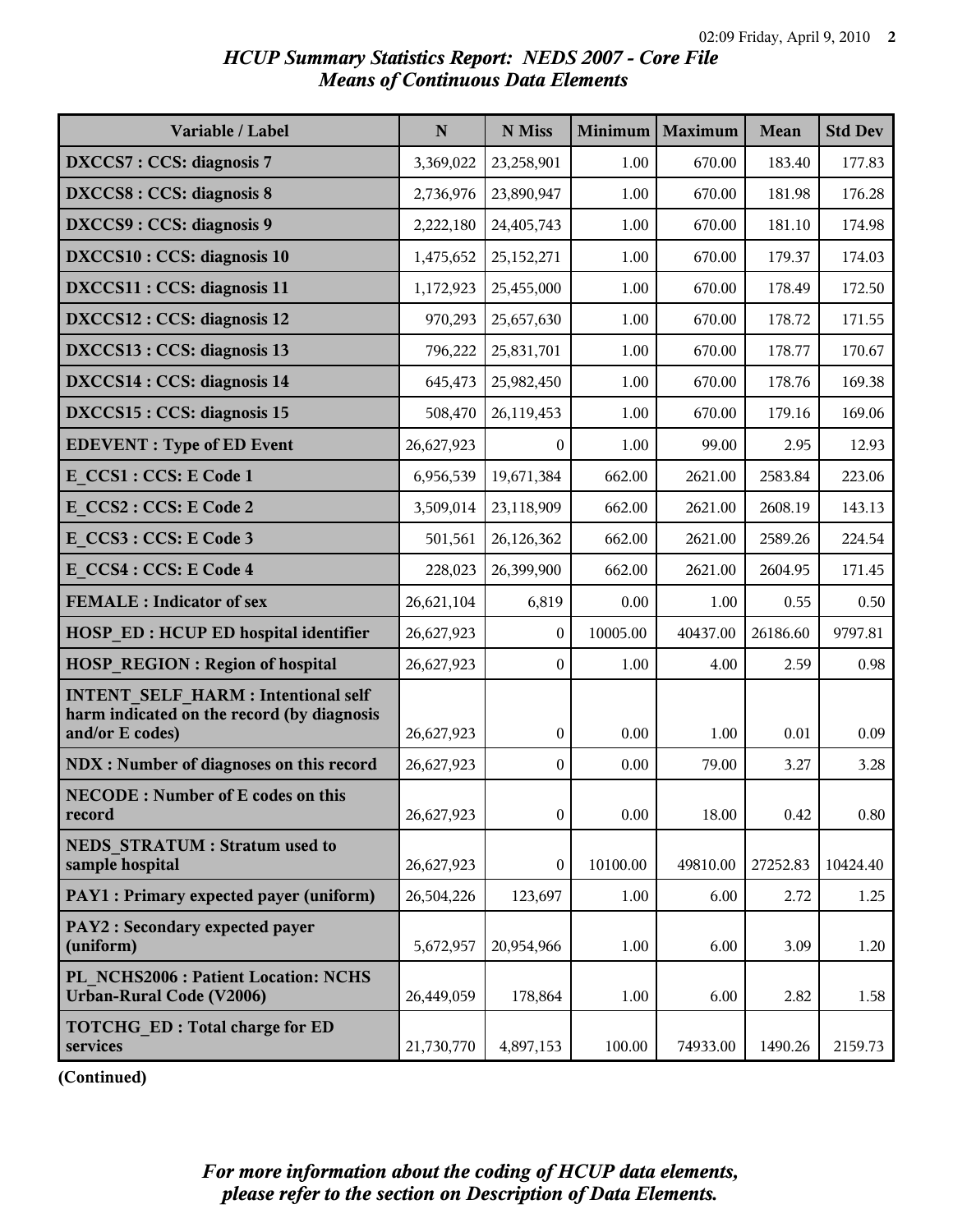## *HCUP Summary Statistics Report: NEDS 2007 - Core File Means of Continuous Data Elements*

| <b>Variable / Label</b>                                                                  | N          | N Miss  |          | Minimum   Maximum | Mean    | <b>Std Dev</b> |
|------------------------------------------------------------------------------------------|------------|---------|----------|-------------------|---------|----------------|
| <b>YEAR</b> : Calendar year                                                              | 26,627,923 |         | 2007.00  | 2007.00           | 2007.00 | $0.00-1$       |
| <b>ZIPINC QRTL: Median household</b><br>income national quartile for patient ZIP<br>Code | 25,968,582 | 659.341 | $1.00\,$ | 4.00              | 2.23    | 1.08           |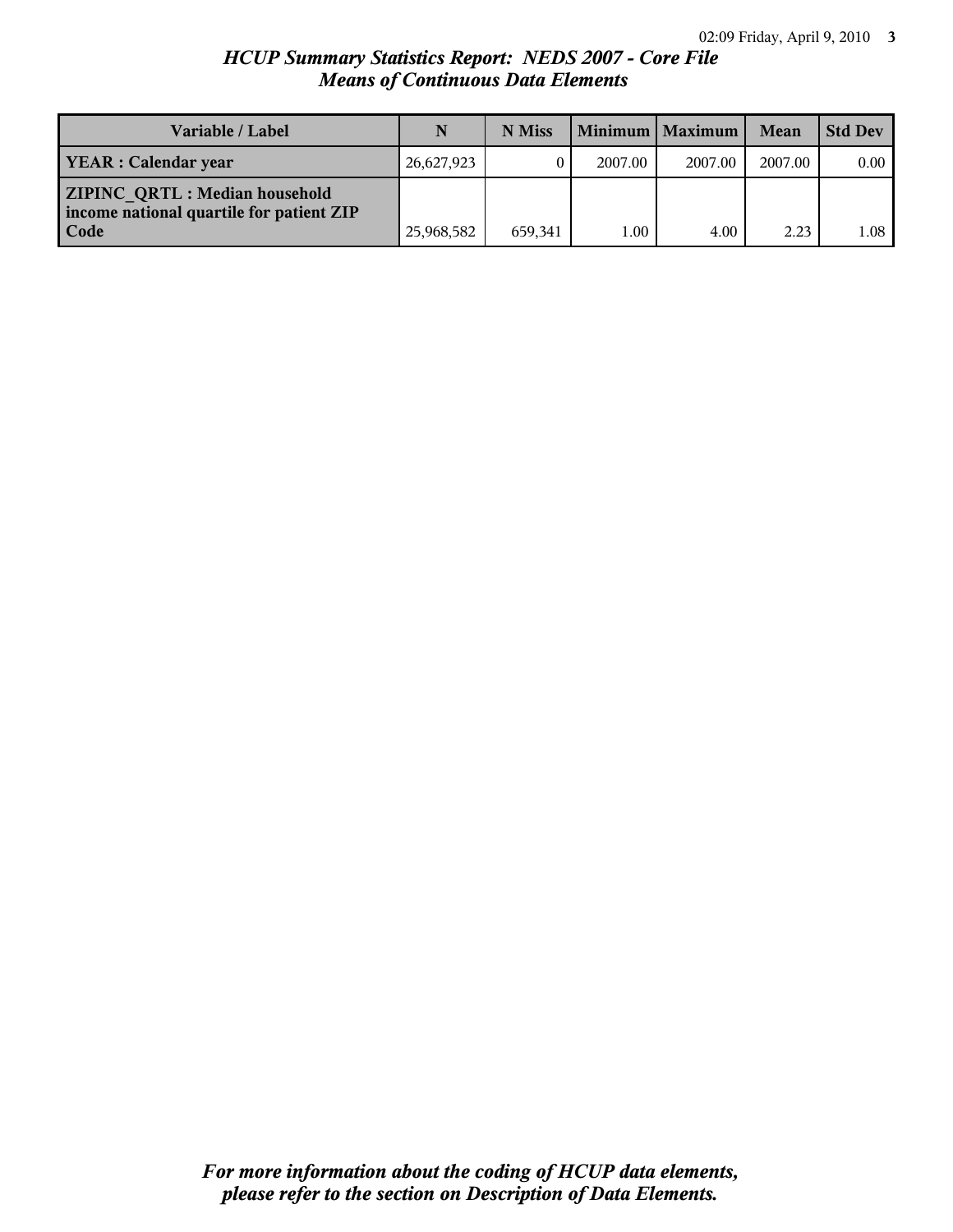| <b>AGE</b>           | Frequency | Percent |
|----------------------|-----------|---------|
| $\therefore$ missing | 350       | 0.00    |
| .C: inconsistent     | 2,005     | 0.01    |
| $\boldsymbol{0}$     | 801,170   | 3.01    |
| 1                    | 684,419   | 2.57    |
| $\overline{c}$       | 477,469   | 1.79    |
| 3                    | 370,444   | 1.39    |
| 4                    | 307,647   | 1.16    |
| 5                    | 281,313   | 1.06    |
| 6                    | 250,412   | 0.94    |
| 7                    | 223,317   | 0.84    |
| 8                    | 207,064   | 0.78    |
| 9                    | 201,244   | 0.76    |
| 10                   | 198,750   | 0.75    |
| 11                   | 197,688   | 0.74    |
| 12                   | 205,030   | 0.77    |
| 13                   | 221,335   | 0.83    |
| 14                   | 246,241   | 0.92    |
| 15                   | 277,395   | 1.04    |
| 16                   | 318,297   | 1.20    |
| 17                   | 362,455   | 1.36    |
| 18                   | 438,015   | 1.64    |
| 19                   | 456,125   | 1.71    |
| 20                   | 462,750   | 1.74    |
| 21                   | 473,411   | 1.78    |
| 22                   | 468,165   | 1.76    |
| 23                   | 455,566   | 1.71    |
| 24                   | 458,156   | 1.72    |
| 25                   | 457,878   | 1.72    |
| 26                   | 452,218   | 1.70    |
| 27                   | 441,776   | 1.66    |
| 28                   | 420,051   | 1.58    |
| 29                   | 400,153   | 1.50    |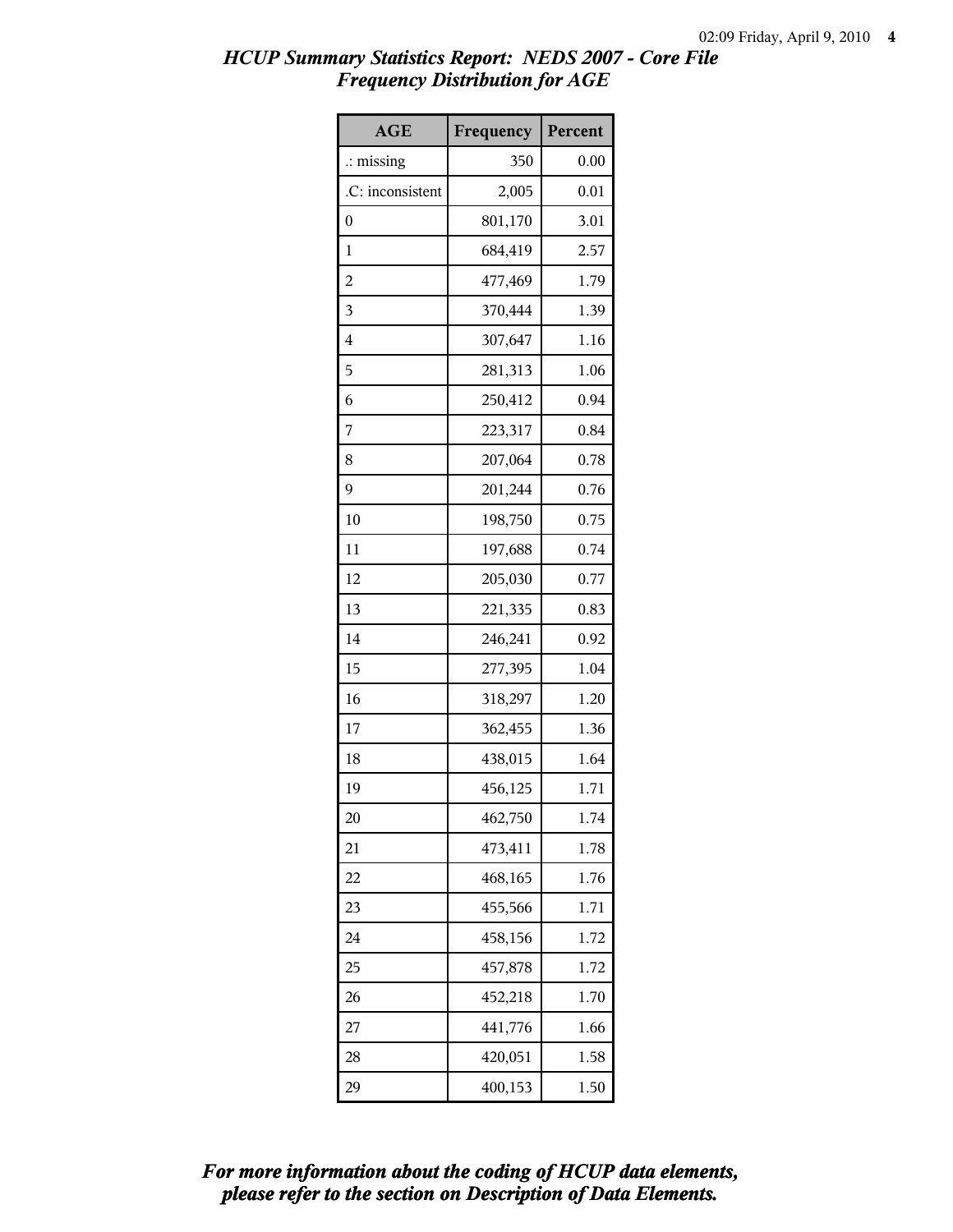| <b>AGE</b> | Frequency | Percent |
|------------|-----------|---------|
| 30         | 384,631   | 1.44    |
| 31         | 362,170   | 1.36    |
| 32         | 356,643   | 1.34    |
| 33         | 344,358   | 1.29    |
| 34         | 346,427   | 1.30    |
| 35         | 355,778   | 1.34    |
| 36         | 373,906   | 1.40    |
| 37         | 364,076   | 1.37    |
| 38         | 349,728   | 1.31    |
| 39         | 343,726   | 1.29    |
| 40         | 347,723   | 1.31    |
| 41         | 356,018   | 1.34    |
| 42         | 367,140   | 1.38    |
| 43         | 373,422   | 1.40    |
| 44         | 371,117   | 1.39    |
| 45         | 366,531   | 1.38    |
| 46         | 366,130   | 1.37    |
| 47         | 359,646   | 1.35    |
| 48         | 349,187   | 1.31    |
| 49         | 341,136   | 1.28    |
| 50         | 334,513   | 1.26    |
| 51         | 320,185   | 1.20    |
| 52         | 304,258   | 1.14    |
| 53         | 291,980   | 1.10    |
| 54         | 277,041   | 1.04    |
| 55         | 264,346   | 0.99    |
| 56         | 251,354   | 0.94    |
| 57         | 242,086   | 0.91    |
| 58         | 239,056   | 0.90    |
| 59         | 238,452   | 0.90    |
| 60         | 242,919   | 0.91    |
| 61         | 196,234   | 0.74    |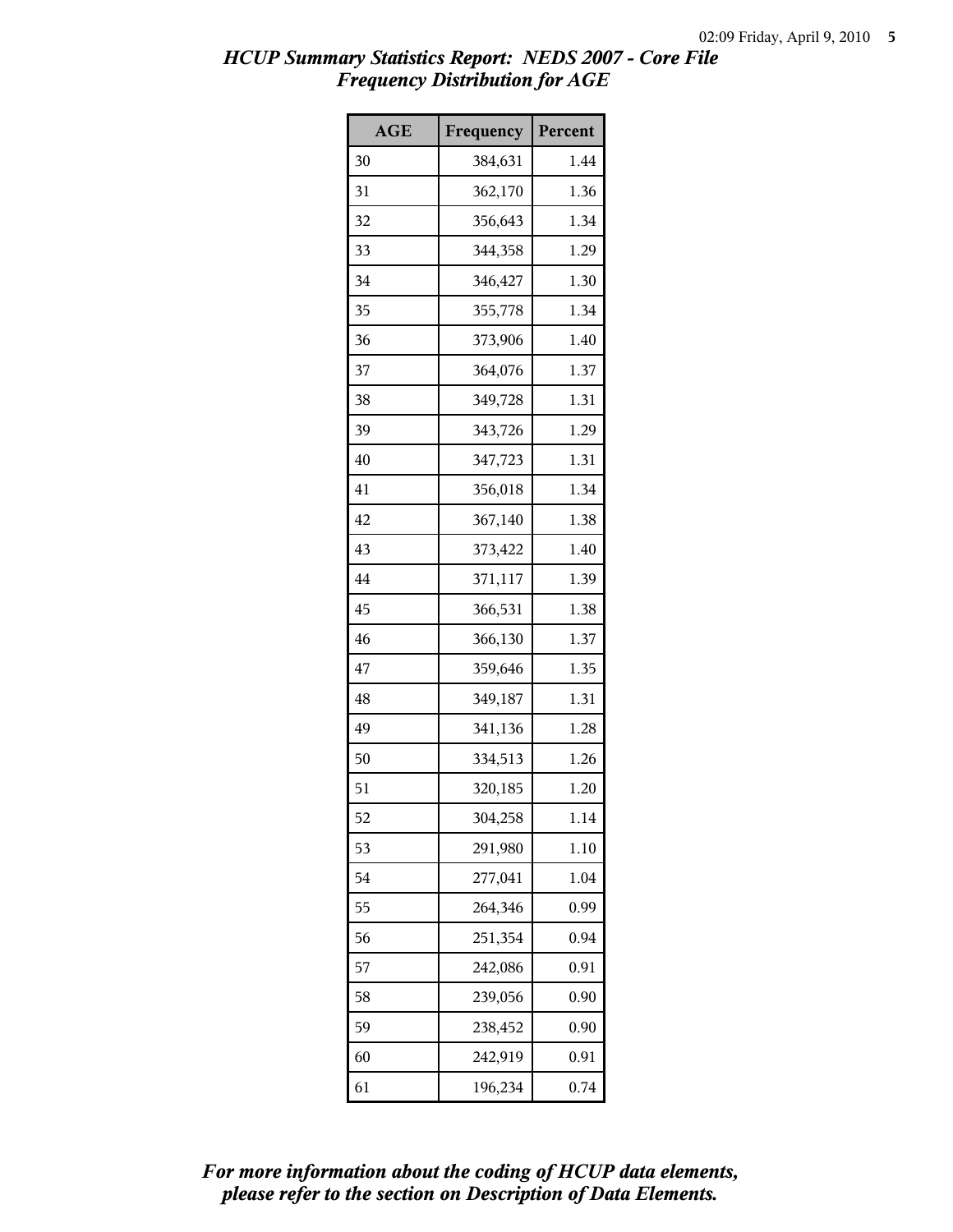| <b>AGE</b> | Frequency | Percent |
|------------|-----------|---------|
| 62         | 192,415   | 0.72    |
| 63         | 194,472   | 0.73    |
| 64         | 199,300   | 0.75    |
| 65         | 190,905   | 0.72    |
| 66         | 180,198   | 0.68    |
| 67         | 176,880   | 0.66    |
| 68         | 172,455   | 0.65    |
| 69         | 172,467   | 0.65    |
| 70         | 166,679   | 0.63    |
| 71         | 169,255   | 0.64    |
| 72         | 170,108   | 0.64    |
| 73         | 163,959   | 0.62    |
| 74         | 168,541   | 0.63    |
| 75         | 170,993   | 0.64    |
| 76         | 172,783   | 0.65    |
| 77         | 176,283   | 0.66    |
| 78         | 174,986   | 0.66    |
| 79         | 178,066   | 0.67    |
| 80         | 176,912   | 0.66    |
| 81         | 172,777   | 0.65    |
| 82         | 172,754   | 0.65    |
| 83         | 165,754   | 0.62    |
| 84         | 157,643   | 0.59    |
| 85         | 151,705   | 0.57    |
| 86         | 140,052   | 0.53    |
| 87         | 124,961   | 0.47    |
| 88         | 105,560   | 0.40    |
| 89         | 95,340    | 0.36    |
| 90         | 80,182    | 0.30    |
| 91         | 67,768    | 0.25    |
| 92         | 56,761    | 0.21    |
| 93         | 45,800    | 0.17    |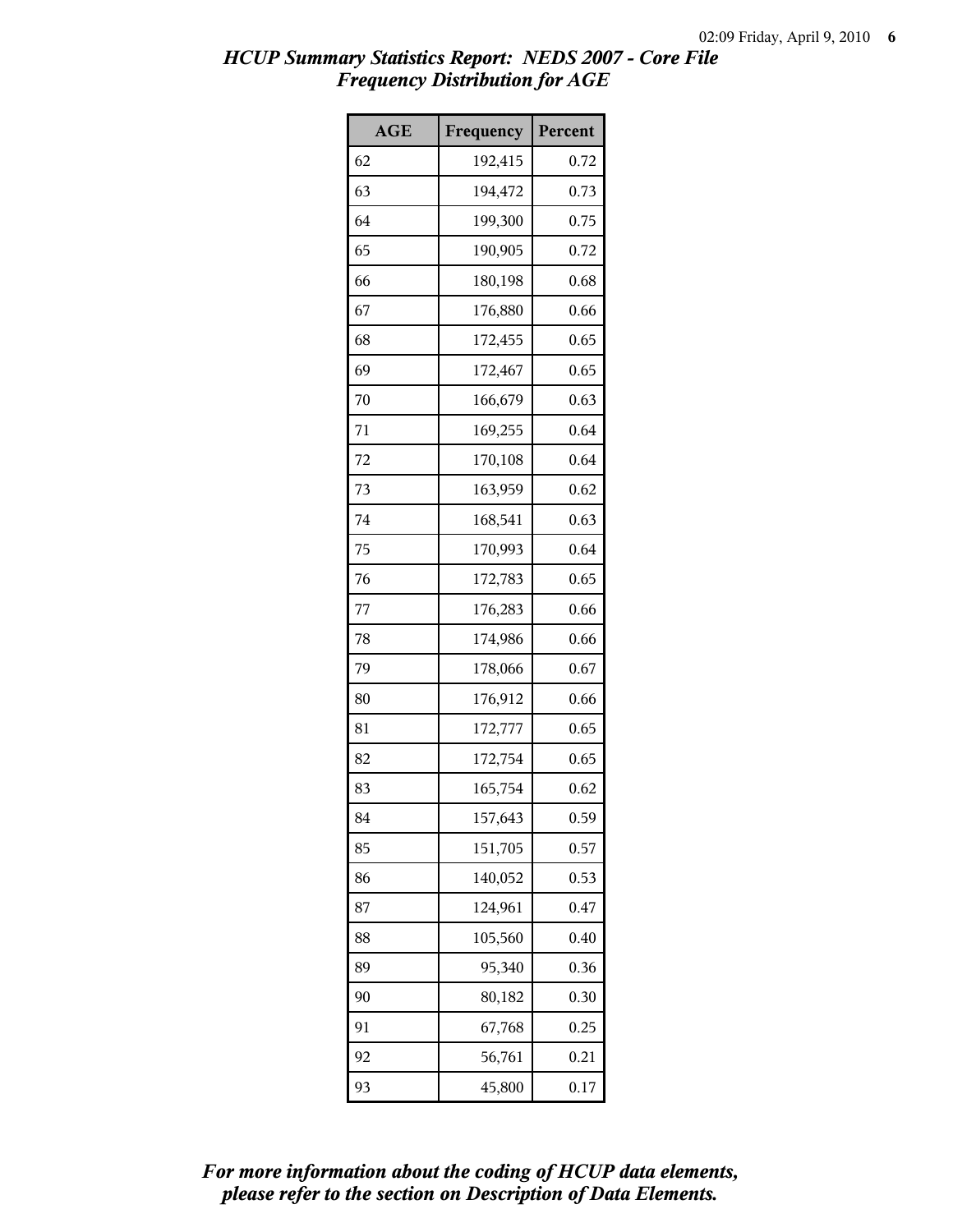| AGE          | Frequency | Percent |
|--------------|-----------|---------|
| 94           | 35,696    | 0.13    |
| 95           | 26,899    | 0.10    |
| 96           | 19,490    | 0.07    |
| 97           | 14,144    | 0.05    |
| 98           | 9,542     | 0.04    |
| 99           | 6,390     | 0.02    |
| 100          | 4,130     | 0.02    |
| 101          | 2,451     | 0.01    |
| 102          | 1,495     | 0.01    |
| 103          | 863       | 0.00    |
| 104          | 527       | 0.00    |
| 105          | 288       | 0.00    |
| 106          | 333       | 0.00    |
| 107          | 306       | 0.00    |
| 108          | 160       | 0.00    |
| 109          | 16        | 0.00    |
| 110 or older | 253       | 0.00    |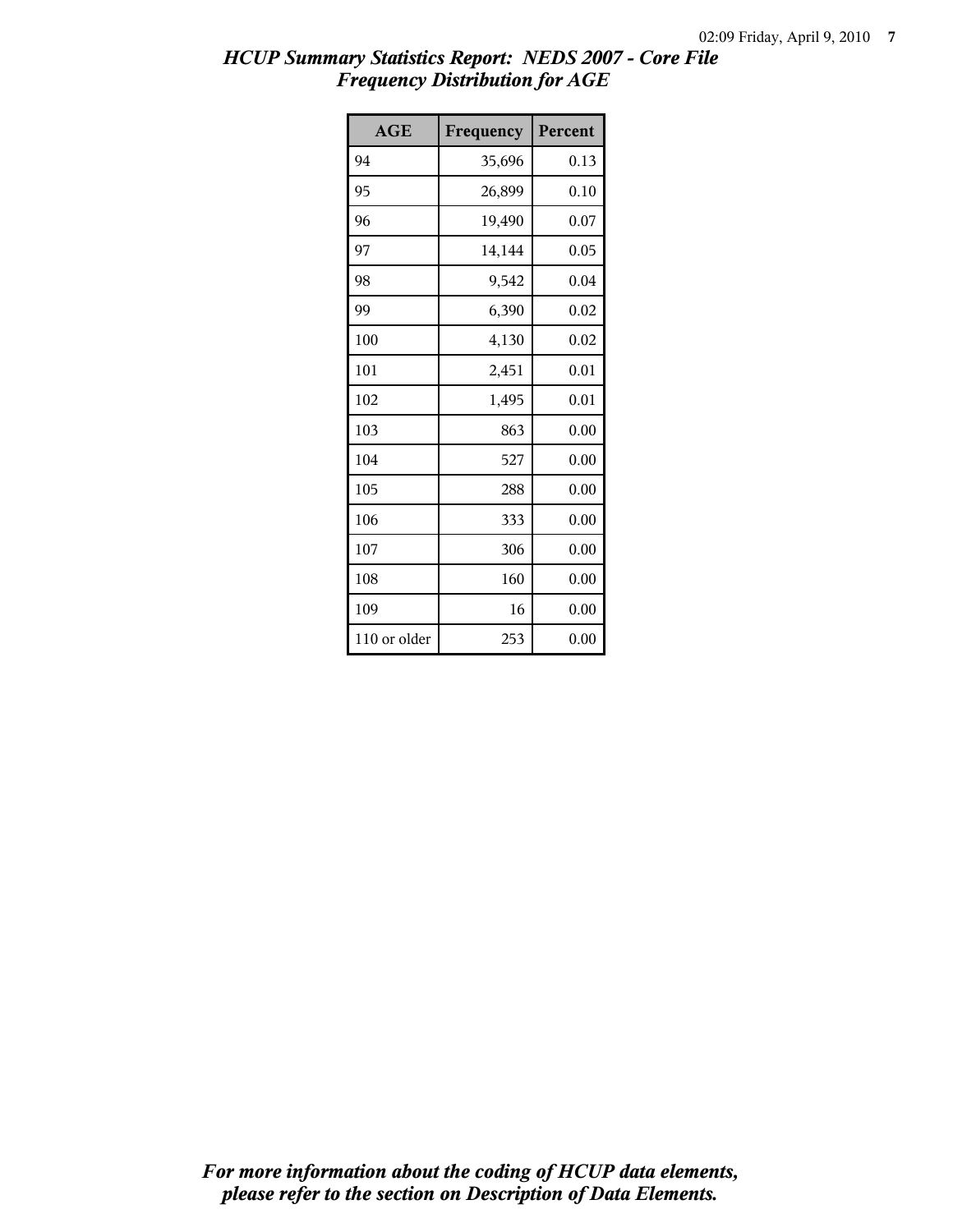| <b>AMONTH</b>        | Frequency | Percent |
|----------------------|-----------|---------|
| $\therefore$ Missing | 4,534,063 | 17.03   |
| 1: January           | 1,862,739 | 7.00    |
| 2: February          | 1,728,732 | 6.49    |
| 3: March             | 1,904,612 | 7.15    |
| 4: April             | 1,799,547 | 6.76    |
| 5: May               | 1,897,099 | 7.12    |
| 6: June              | 1,799,713 | 6.76    |
| 7: July              | 1,873,210 | 7.03    |
| 8: August            | 1,882,147 | 7.07    |
| 9: September         | 1,861,597 | 6.99    |
| 10: October          | 1,874,310 | 7.04    |
| 11: November         | 1,785,954 | 6.71    |
| 12: December         | 1,824,200 | 6.85    |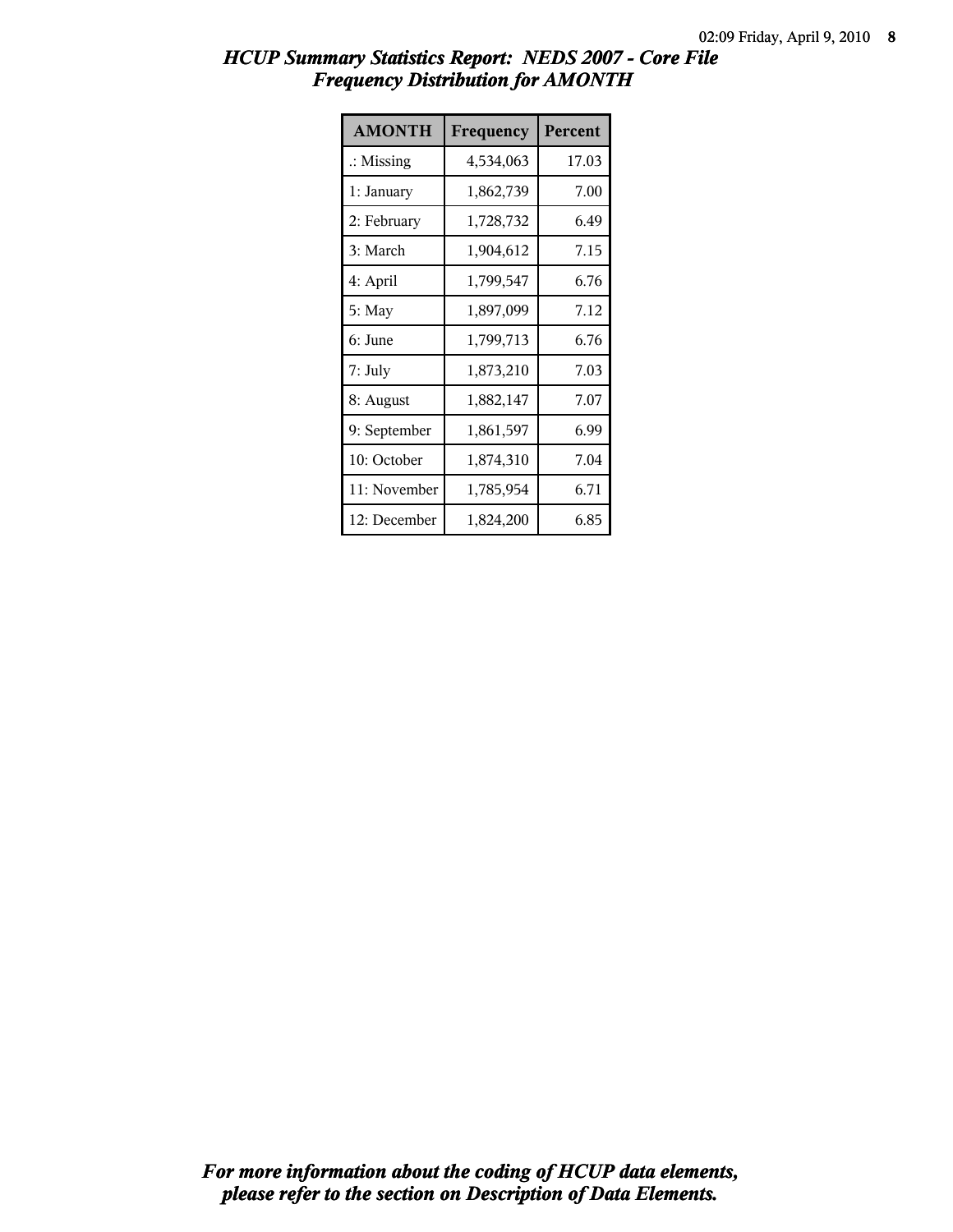| <b>AWEEKEND</b>      | Frequency  | Percent |
|----------------------|------------|---------|
| $\therefore$ Missing | 7,642      | 0.03    |
| 0: Monday-Friday     | 18,911,227 | 71.02   |
| 1: Saturday-Sunday   | 7,709,054  | 28.95   |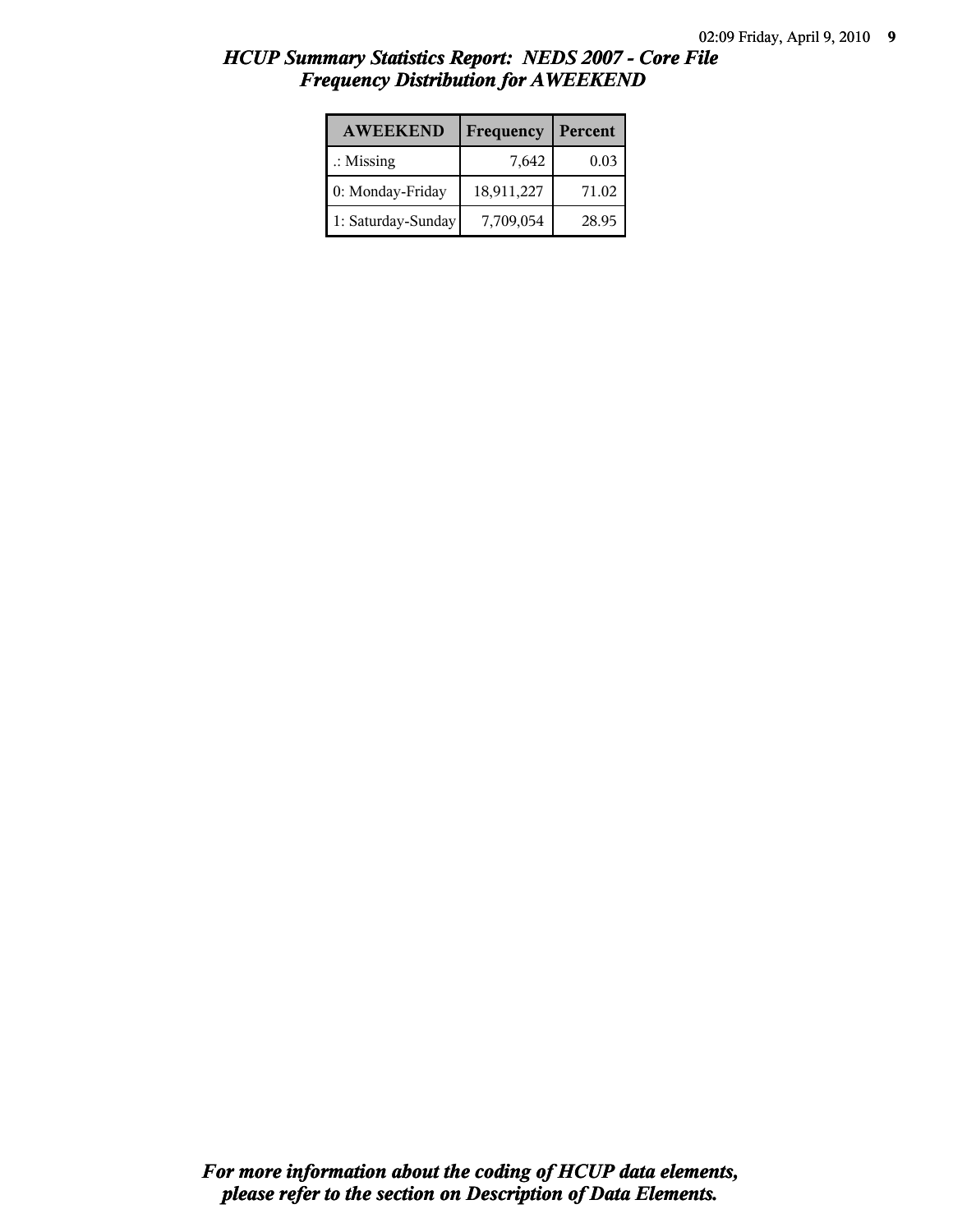| <b>CHRON1</b>            | Frequency  | Percent |
|--------------------------|------------|---------|
| $\therefore$ Missing     | 9,207      | 0.03    |
| .A: Invalid code         | 23,148     | 0.09    |
| .C: Inconsistent code    | 457        | 0.00    |
| 0: Non-chronic condition | 22,289,485 | 83.71   |
| 1: Chronic condition     | 4,305,626  | 16.17   |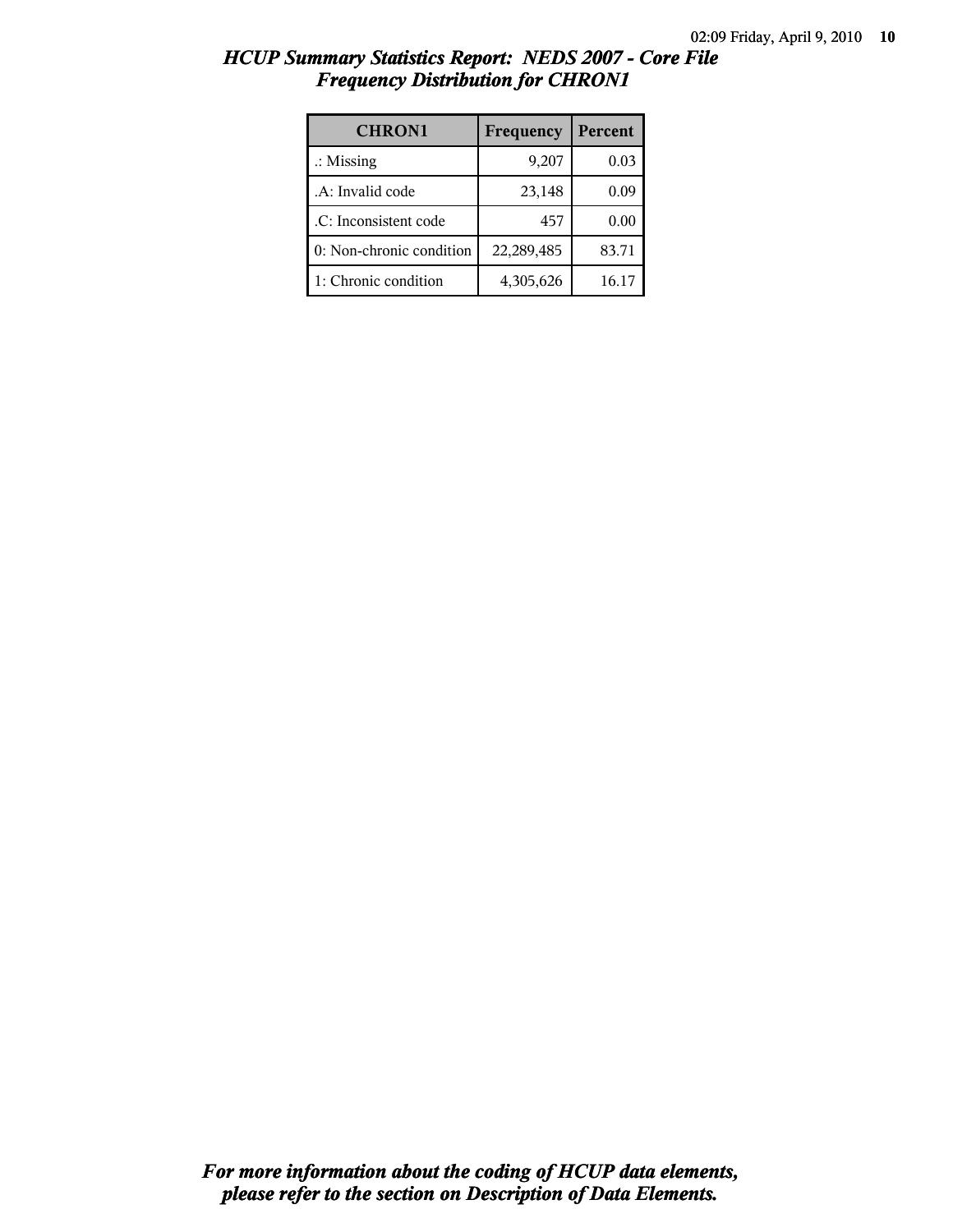| <b>DIED VISIT</b>       | Frequency  | Percent |
|-------------------------|------------|---------|
| $\therefore$ Missing    | 486,441    | 1.83    |
| $0:$ Did not die        | 25,978,136 | 97.56   |
| 1: Died in the ED       | 41,842     | 0.16    |
| 2: Died in the hospital | 121,504    | 0.46    |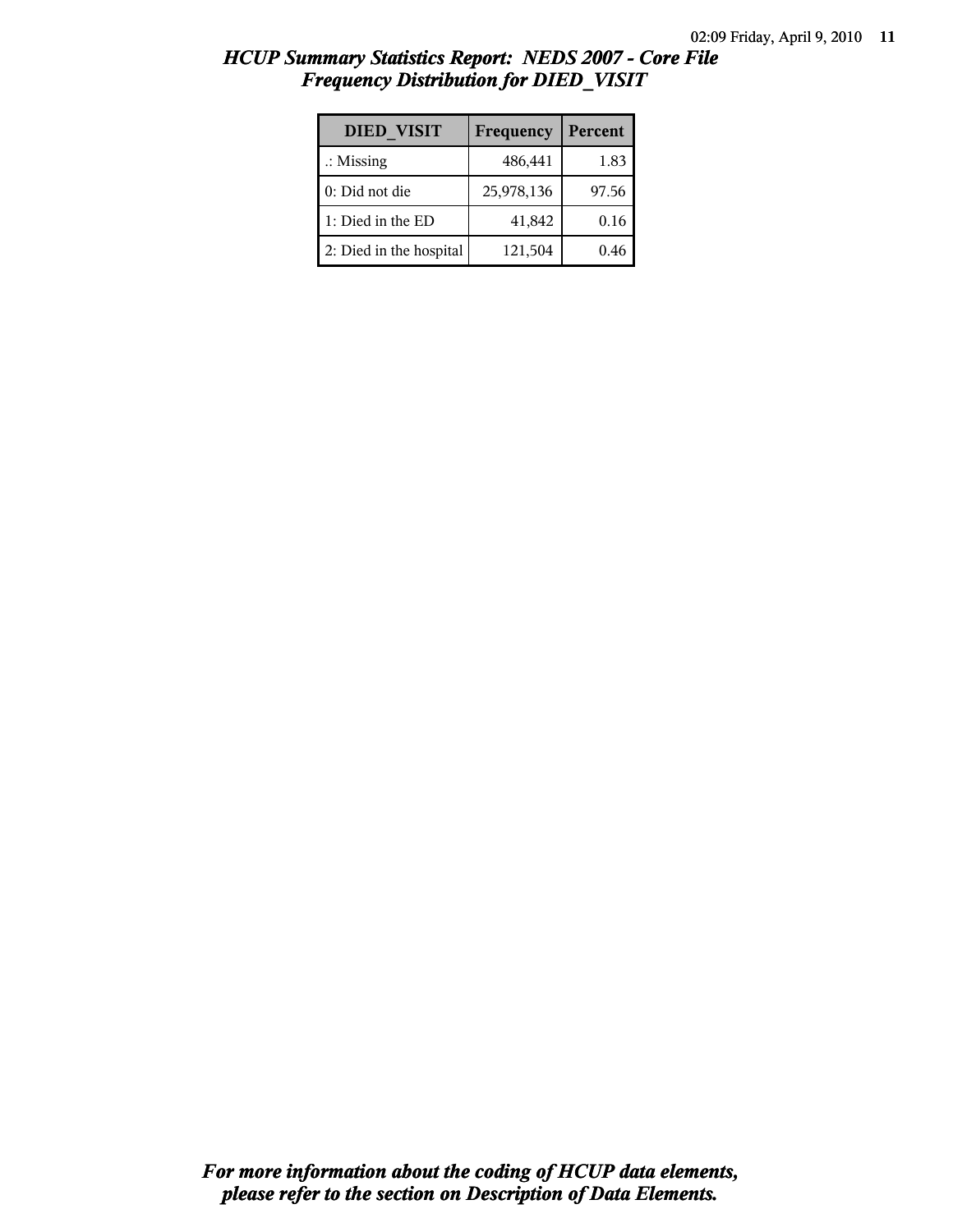|           | <b>DISCWT</b> Frequency | Percent |
|-----------|-------------------------|---------|
| Non-blank | 26,627,923              | 100.00  |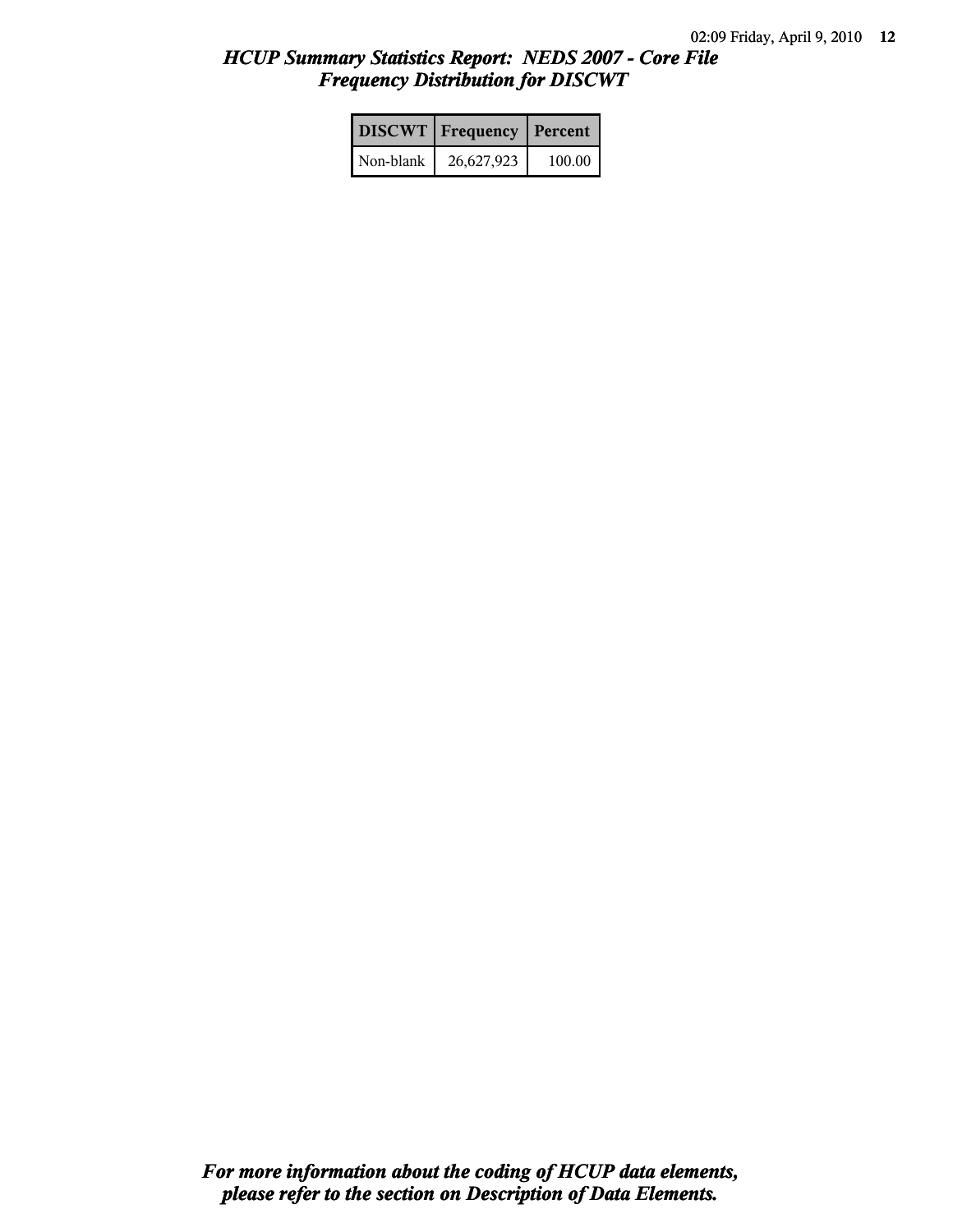| DISP ED                                                | Frequency  | Percent |
|--------------------------------------------------------|------------|---------|
| 1: Routine                                             | 20,866,977 | 78.37   |
| 2: Transfer: short-term hospital                       | 294,520    | 1.11    |
| 5: Transfer: other type of facility                    | 307,938    | 1.16    |
| 6: Home health care                                    | 122,781    | 0.46    |
| 7: Against medical advice                              | 360,008    | 1.35    |
| 9: Admitted as an inpatient to this hospital           | 4,151,184  | 15.59   |
| 20: Died in ED                                         | 41,842     | 0.16    |
| 98: Not admitted to this hospital, destination unknown | 480,469    | 1.80    |
| 99: Discharged alive, destination unknown              | 2,204      | 0.01    |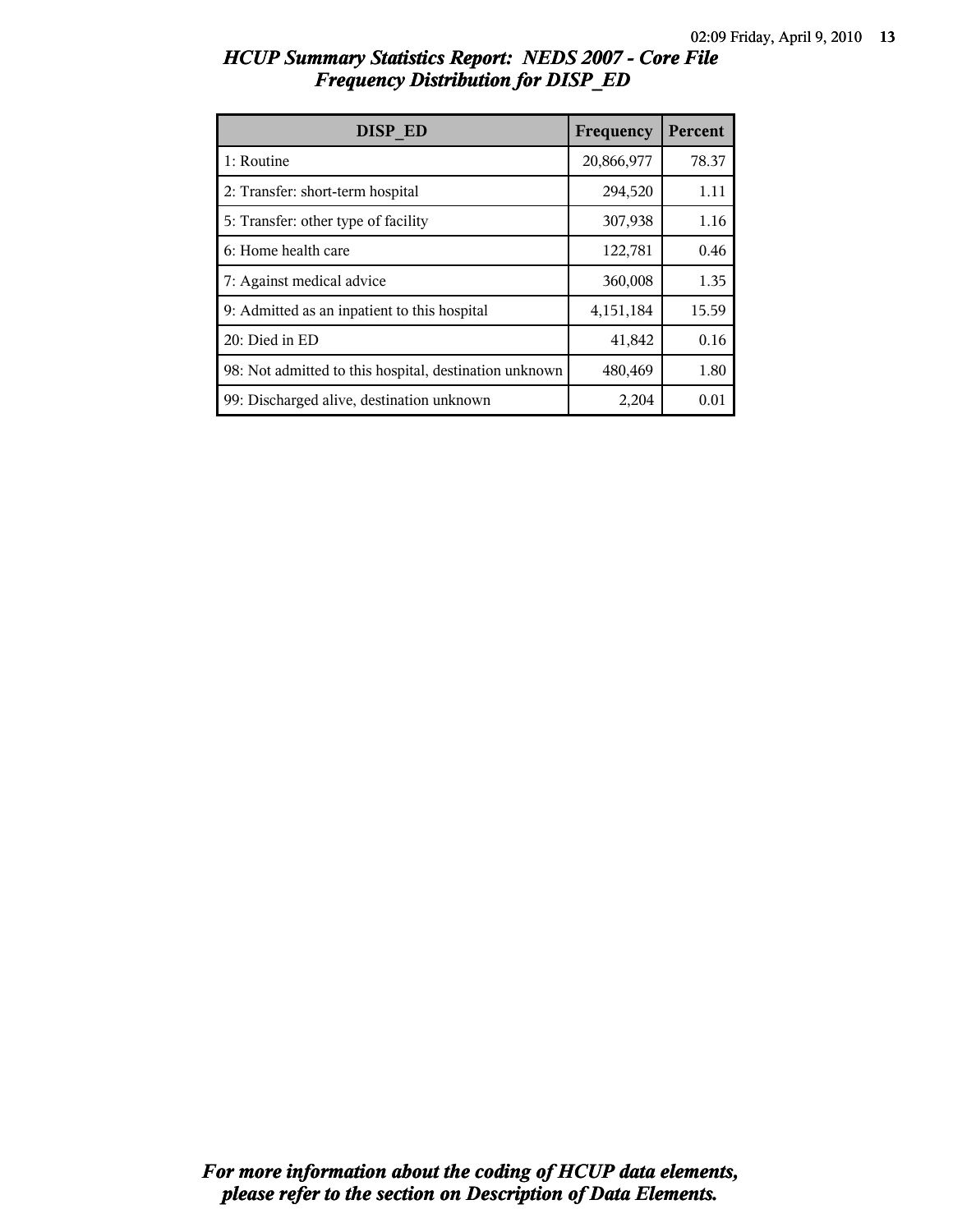| <b>DQTR</b>       | Frequency | Percent |
|-------------------|-----------|---------|
| 1: First quarter  | 6,657,920 | 25.00   |
| 2: Second quarter | 6,617,597 | 24.85   |
| 3: Third quarter  | 6,732,217 | 25.28   |
| 4: Fourth quarter | 6,620,189 | 24.86   |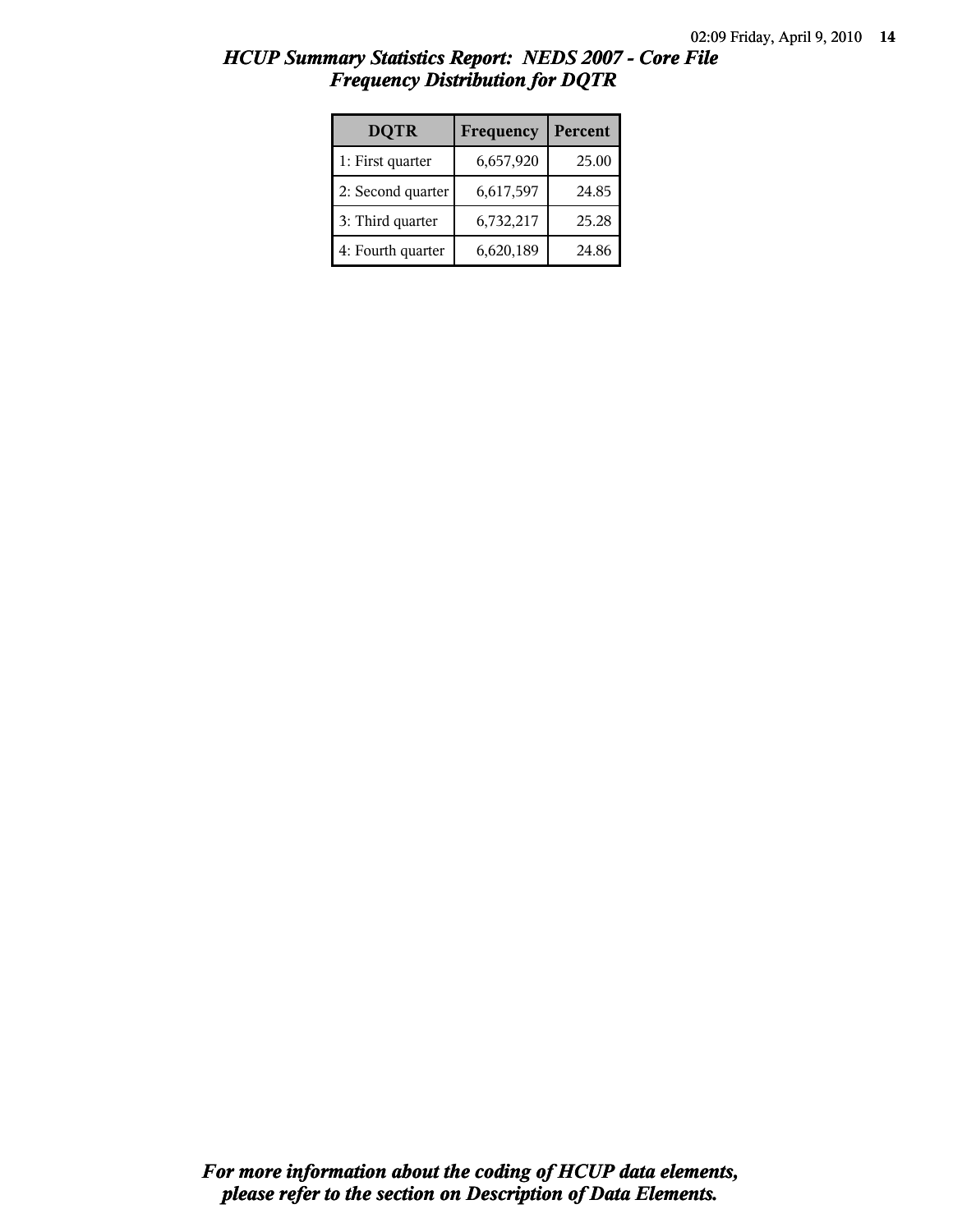| DX1                    | Frequency  | Percent |
|------------------------|------------|---------|
| Blank                  | 9,207      | 0.03    |
| Valid DX               | 26,595,111 | 99.88   |
| Inconsistent DX (incn) | 457        | 0.00    |
| Invalid DX (invl)      | 23,148     | 0.09    |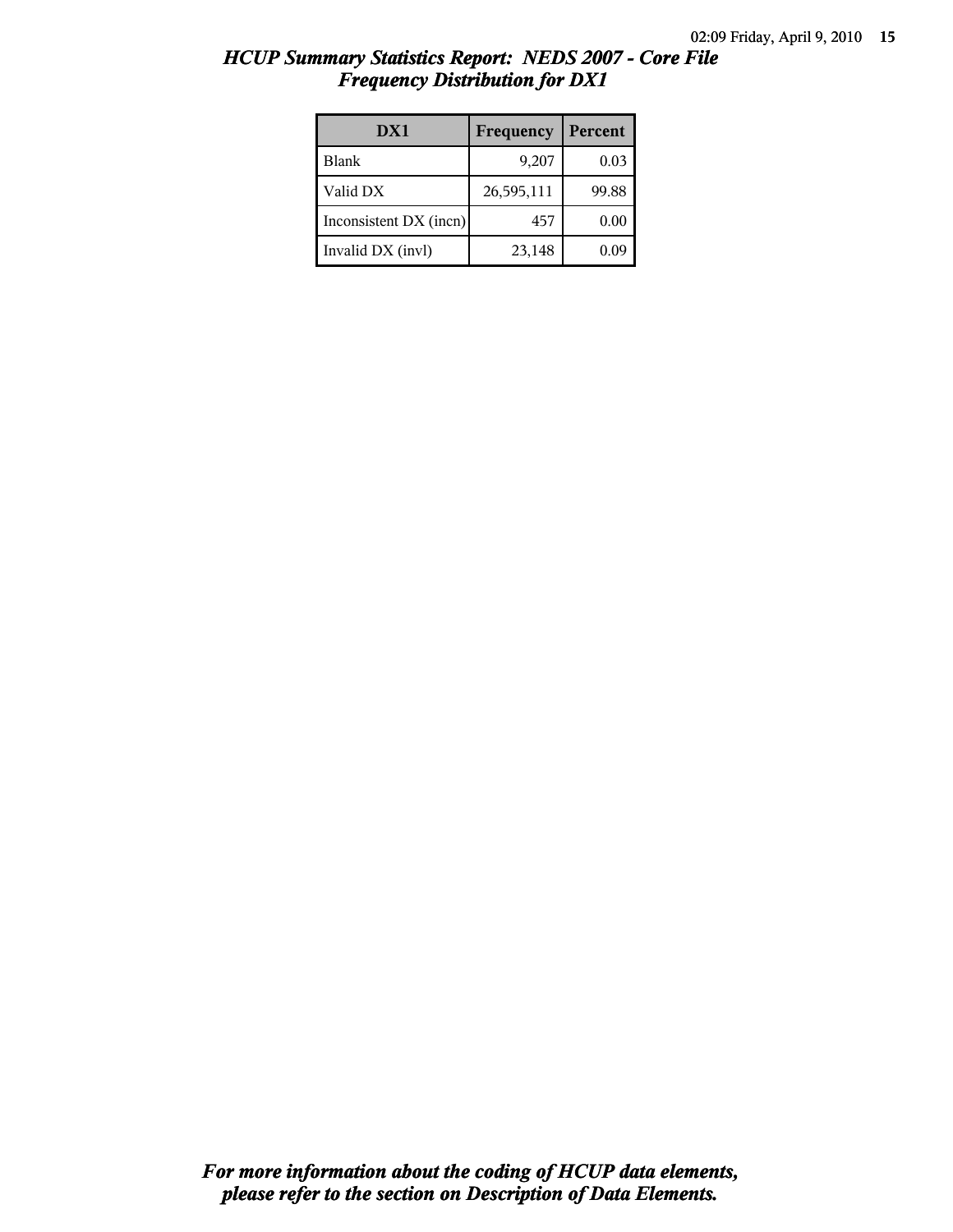| DXCCS1                                                    | Frequency | Percent  |
|-----------------------------------------------------------|-----------|----------|
| $\therefore$ Missing                                      | 9,207     | 0.03     |
| A: Invalid diagnosis                                      | 23,148    | 0.09     |
| C: Inconsistent                                           | 457       | 0.00     |
| 1: Tuberculosis                                           | 1,474     | 0.01     |
| 2: Septicemia (except in labor)                           | 128,473   | 0.48     |
| 3: Bacterial infection; unspecified site                  | 9,469     | 0.04     |
| 4: Mycoses                                                | 66,053    | 0.25     |
| 5: HIV infection                                          | 15,961    | 0.06     |
| 6: Hepatitis                                              | 7,735     | 0.03     |
| 7: Viral infection                                        | 304,687   | 1.14     |
| 8: Other infections; including parasitic                  | 34,413    | 0.13     |
| 9: Sexually transmitted infections (not HIV or hepatitis) | 8,792     | 0.03     |
| 10: Immunizations and screening for infectious disease    | 31,169    | 0.12     |
| 11: Cancer of head and neck                               | 2,231     | 0.01     |
| 12: Cancer of esophagus                                   | 1,364     | 0.01     |
| 13: Cancer of stomach                                     | 2,241     | 0.01     |
| 14: Cancer of colon                                       | 7,583     | 0.03     |
| 15: Cancer of rectum and anus                             | 2,511     | 0.01     |
| 16: Cancer of liver and intrahepatic bile duct            | 2,414     | 0.01     |
| 17: Cancer of pancreas                                    | 4,144     | 0.02     |
| 18: Cancer of other GI organs; peritoneum                 | 1,702     | 0.01     |
| 19: Cancer of bronchus; lung                              | 17,668    | 0.07     |
| 20: Cancer; other respiratory and intrathoracic           | 182       | 0.00     |
| 21: Cancer of bone and connective tissue                  | 941       | 0.00     |
| 22: Melanomas of skin                                     | 274       | 0.00     |
| 23: Other non-epithelial cancer of skin                   | 563       | 0.00     |
| 24: Cancer of breast                                      | 2,759     | 0.01     |
| 25: Cancer of uterus                                      | 858       | 0.00     |
| 26: Cancer of cervix                                      | 808       | $0.00\,$ |
| 27: Cancer of ovary                                       | 1,702     | 0.01     |
| 28: Cancer of other female genital organs                 | 220       | 0.00     |
| 29: Cancer of prostate                                    | 2,069     | 0.01     |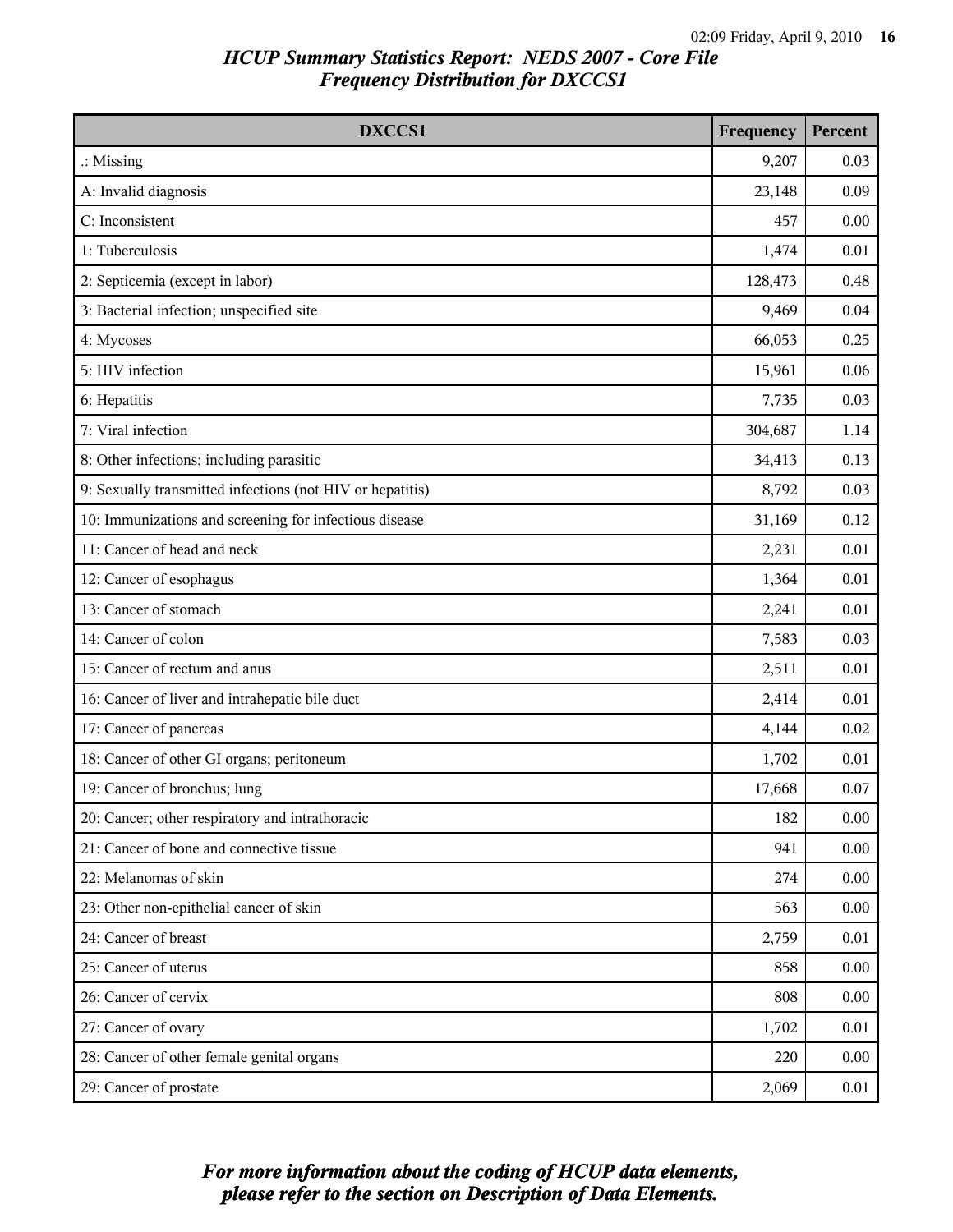| DXCCS1                                                    | Frequency | Percent |
|-----------------------------------------------------------|-----------|---------|
| 30: Cancer of testis                                      | 201       | 0.00    |
| 31: Cancer of other male genital organs                   | 44        | 0.00    |
| 32: Cancer of bladder                                     | 2,311     | 0.01    |
| 33: Cancer of kidney and renal pelvis                     | 1,538     | 0.01    |
| 34: Cancer of other urinary organs                        | 117       | 0.00    |
| 35: Cancer of brain and nervous system                    | 3,685     | 0.01    |
| 36: Cancer of thyroid                                     | 229       | 0.00    |
| 37: Hodgkin's disease                                     | 509       | 0.00    |
| 38: Non-Hodgkin's lymphoma                                | 5,145     | 0.02    |
| 39: Leukemias                                             | 5,067     | 0.02    |
| 40: Multiple myeloma                                      | 2,067     | 0.01    |
| 41: Cancer; other and unspecified primary                 | 687       | 0.00    |
| 42: Secondary malignancies                                | 28,436    | 0.11    |
| 43: Malignant neoplasm without specification of site      | 1,055     | 0.00    |
| 44: Neoplasms of unspecified nature or uncertain behavior | 7,270     | 0.03    |
| 45: Maintenance chemotherapy; radiotherapy                | 967       | 0.00    |
| 46: Benign neoplasm of uterus                             | 7,463     | 0.03    |
| 47: Other and unspecified benign neoplasm                 | 11,761    | 0.04    |
| 48: Thyroid disorders                                     | 8,165     | 0.03    |
| 49: Diabetes mellitus without complication                | 56,976    | 0.21    |
| 50: Diabetes mellitus with complications                  | 162,883   | 0.61    |
| 51: Other endocrine disorders                             | 20,162    | 0.08    |
| 52: Nutritional deficiencies                              | 1,810     | 0.01    |
| 53: Disorders of lipid metabolism                         | 987       | 0.00    |
| 54: Gout and other crystal arthropathies                  | 37,869    | 0.14    |
| 55: Fluid and electrolyte disorders                       | 200,795   | 0.75    |
| 56: Cystic fibrosis                                       | 732       | 0.00    |
| 57: Immunity disorders                                    | 252       | 0.00    |
| 58: Other nutritional; endocrine; and metabolic disorders | 15,462    | 0.06    |
| 59: Deficiency and other anemia                           | 49,810    | 0.19    |
| 60: Acute posthemorrhagic anemia                          | 2,854     | 0.01    |
| 61: Sickle cell anemia                                    | 33,189    | 0.12    |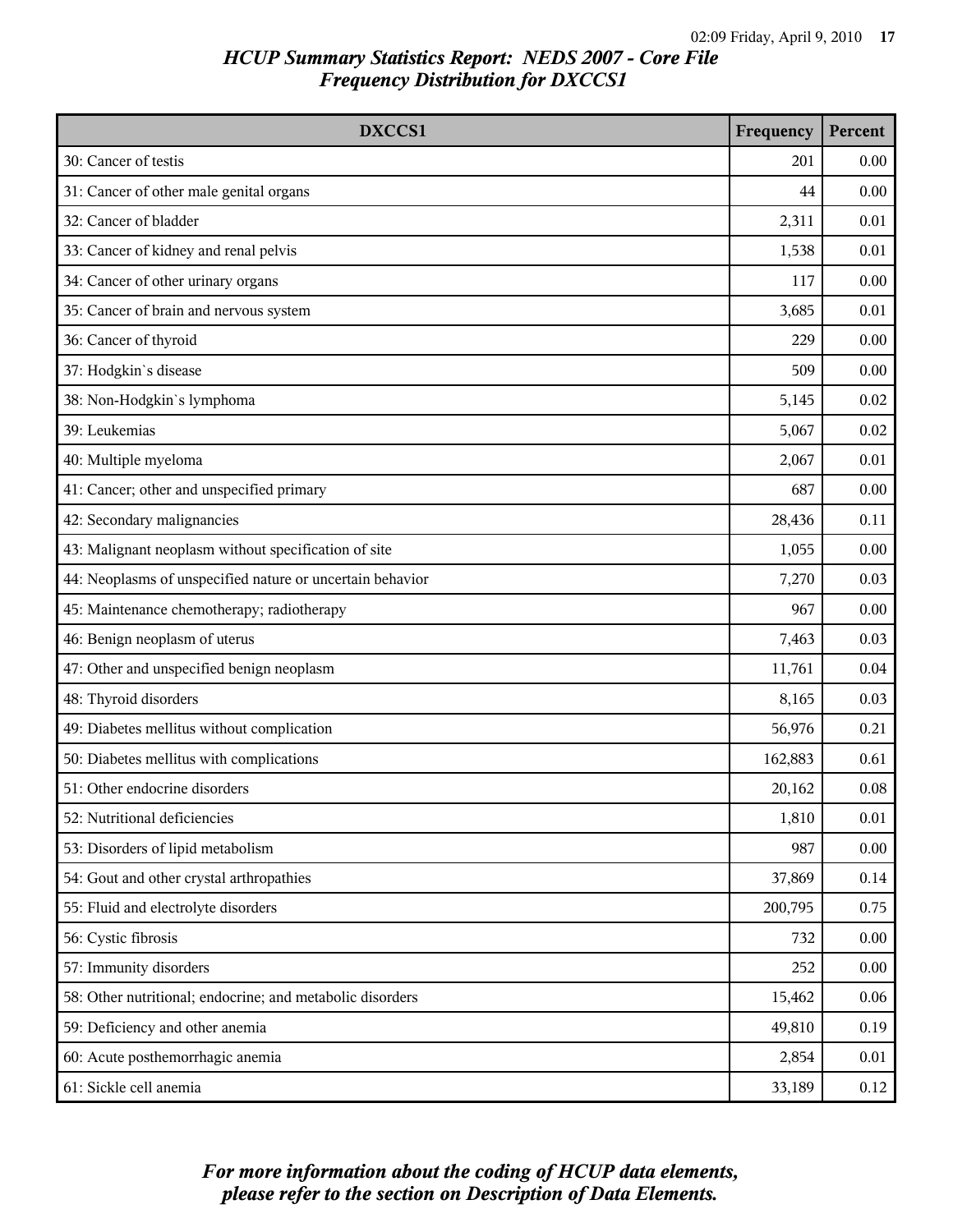| DXCCS1                                                                                                                    | Frequency | Percent |
|---------------------------------------------------------------------------------------------------------------------------|-----------|---------|
| 62: Coagulation and hemorrhagic disorders                                                                                 | 15,033    | 0.06    |
| 63: Diseases of white blood cells                                                                                         | 10,955    | 0.04    |
| 64: Other hematologic conditions                                                                                          | 1,125     | 0.00    |
| 76: Meningitis (except that caused by tuberculosis or sexually transmitted disease)                                       | 9,983     | 0.04    |
| 77: Encephalitis (except that caused by tuberculosis or sexually transmitted disease)                                     | 1,633     | 0.01    |
| 78: Other CNS infection and poliomyelitis                                                                                 | 1,268     | 0.00    |
| 79: Parkinson's disease                                                                                                   | 3,366     | 0.01    |
| 80: Multiple sclerosis                                                                                                    | 5,968     | 0.02    |
| 81: Other hereditary and degenerative nervous system conditions                                                           | 13,931    | 0.05    |
| 82: Paralysis                                                                                                             | 2,467     | 0.01    |
| 83: Epilepsy; convulsions                                                                                                 | 219,811   | 0.83    |
| 84: Headache; including migraine                                                                                          | 633,759   | 2.38    |
| 85: Coma; stupor; and brain damage                                                                                        | 20,174    | 0.08    |
| 86: Cataract                                                                                                              | 1,802     | 0.01    |
| 87: Retinal detachments; defects; vascular occlusion; and retinopathy                                                     | 3,564     | 0.01    |
| 88: Glaucoma                                                                                                              | 1,869     | 0.01    |
| 89: Blindness and vision defects                                                                                          | 18,173    | 0.07    |
| 90: Inflammation; infection of eye (except that caused by tuberculosis or sexually transmitteddisease)                    | 187,834   | 0.71    |
| 91: Other eye disorders                                                                                                   | 70,480    | 0.26    |
| 92: Otitis media and related conditions                                                                                   | 437,165   | 1.64    |
| 93: Conditions associated with dizziness or vertigo                                                                       | 213,742   | 0.80    |
| 94: Other ear and sense organ disorders                                                                                   | 154,673   | 0.58    |
| 95: Other nervous system disorders                                                                                        | 234,199   | 0.88    |
| 96: Heart valve disorders                                                                                                 | 6,123     | 0.02    |
| 97: Peri-; endo-; and myocarditis; cardiomyopathy (except that caused by tuberculosis or sexually<br>transmitted disease) | 14,017    | 0.05    |
| 98: Essential hypertension                                                                                                | 131,592   | 0.49    |
| 99: Hypertension with complications and secondary hypertension                                                            | 46,965    | 0.18    |
| 100: Acute myocardial infarction                                                                                          | 116,395   | 0.44    |
| 101: Coronary atherosclerosis and other heart disease                                                                     | 125,776   | 0.47    |
| 102: Nonspecific chest pain                                                                                               | 831,942   | 3.12    |
| 103: Pulmonary heart disease                                                                                              | 30,290    | 0.11    |
| 104: Other and ill-defined heart disease                                                                                  | 1,854     | 0.01    |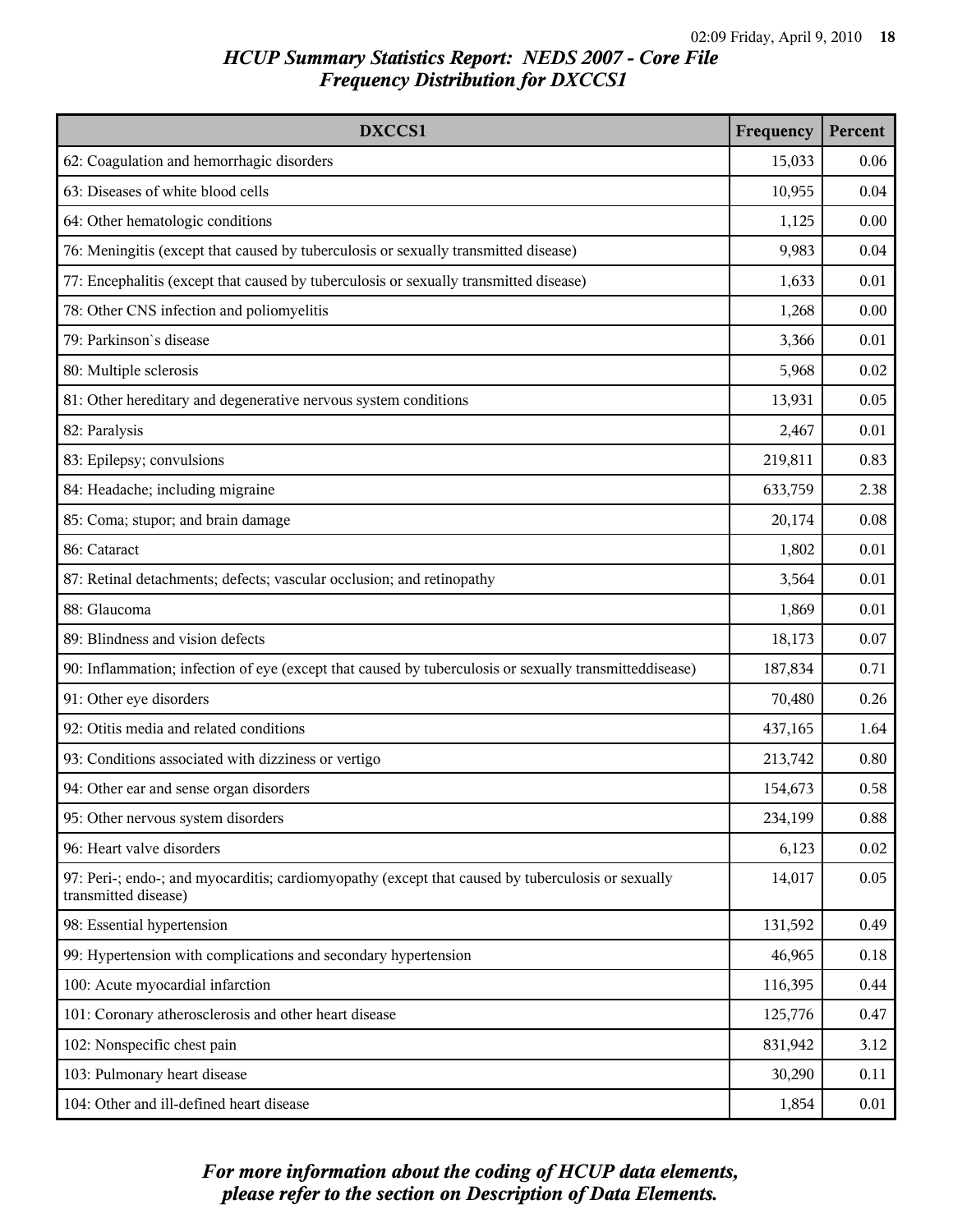| DXCCS1                                                                              | Frequency | Percent |
|-------------------------------------------------------------------------------------|-----------|---------|
| 105: Conduction disorders                                                           | 10,359    | 0.04    |
| 106: Cardiac dysrhythmias                                                           | 274,836   | 1.03    |
| 107: Cardiac arrest and ventricular fibrillation                                    | 36,299    | 0.14    |
| 108: Congestive heart failure; nonhypertensive                                      | 213,739   | 0.80    |
| 109: Acute cerebrovascular disease                                                  | 120,235   | 0.45    |
| 110: Occlusion or stenosis of precerebral arteries                                  | 5,096     | 0.02    |
| 111: Other and ill-defined cerebrovascular disease                                  | 4,509     | 0.02    |
| 112: Transient cerebral ischemia                                                    | 61,075    | 0.23    |
| 113: Late effects of cerebrovascular disease                                        | 3,927     | 0.01    |
| 114: Peripheral and visceral atherosclerosis                                        | 18,857    | 0.07    |
| 115: Aortic; peripheral; and visceral artery aneurysms                              | 8,294     | 0.03    |
| 116: Aortic and peripheral arterial embolism or thrombosis                          | 4,404     | 0.02    |
| 117: Other circulatory disease                                                      | 50,161    | 0.19    |
| 118: Phlebitis; thrombophlebitis and thromboembolism                                | 46,222    | 0.17    |
| 119: Varicose veins of lower extremity                                              | 7,081     | 0.03    |
| 120: Hemorrhoids                                                                    | 37,834    | 0.14    |
| 121: Other diseases of veins and lymphatics                                         | 11,016    | 0.04    |
| 122: Pneumonia (except that caused by tuberculosis or sexually transmitted disease) | 375,863   | 1.41    |
| 123: Influenza                                                                      | 35,741    | 0.13    |
| 124: Acute and chronic tonsillitis                                                  | 81,977    | 0.31    |
| 125: Acute bronchitis                                                               | 313,496   | 1.18    |
| 126: Other upper respiratory infections                                             | 1,203,966 | 4.52    |
| 127: Chronic obstructive pulmonary disease and bronchiectasis                       | 366,374   | 1.38    |
| 128: Asthma                                                                         | 393,733   | 1.48    |
| 129: Aspiration pneumonitis; food/vomitus                                           | 35,873    | 0.13    |
| 130: Pleurisy; pneumothorax; pulmonary collapse                                     | 45,429    | 0.17    |
| 131: Respiratory failure; insufficiency; arrest (adult)                             | 76,801    | 0.29    |
| 132: Lung disease due to external agents                                            | 2,982     | 0.01    |
| 133: Other lower respiratory disease                                                | 411,203   | 1.54    |
| 134: Other upper respiratory disease                                                | 173,080   | 0.65    |
| 135: Intestinal infection                                                           | 97,146    | 0.36    |
| 136: Disorders of teeth and jaw                                                     | 393,768   | 1.48    |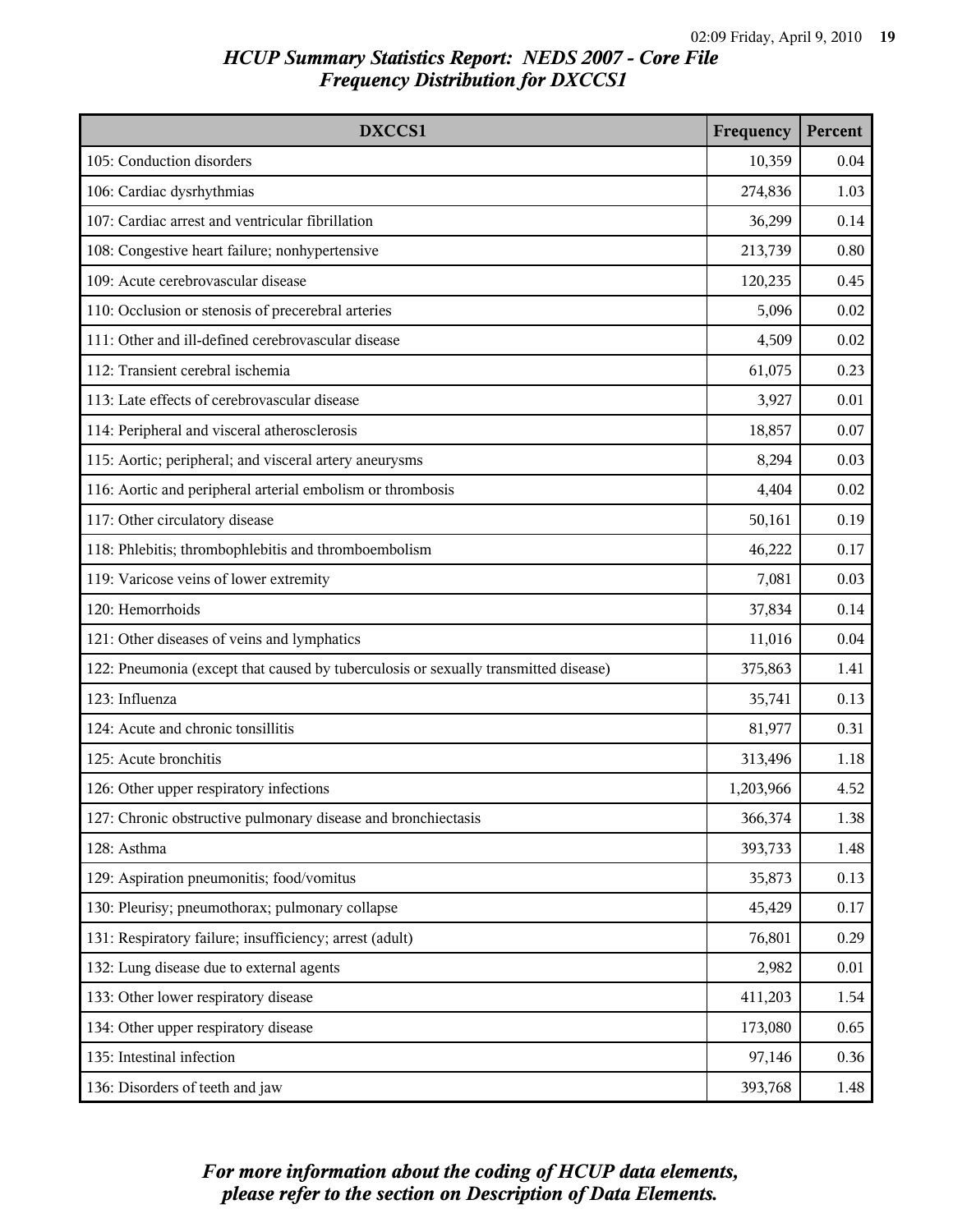| DXCCS1                                                 | Frequency | Percent |
|--------------------------------------------------------|-----------|---------|
| 137: Diseases of mouth; excluding dental               | 45,421    | 0.17    |
| 138: Esophageal disorders                              | 91,782    | 0.34    |
| 139: Gastroduodenal ulcer (except hemorrhage)          | 14,209    | 0.05    |
| 140: Gastritis and duodenitis                          | 130,652   | 0.49    |
| 141: Other disorders of stomach and duodenum           | 27,018    | 0.10    |
| 142: Appendicitis and other appendiceal conditions     | 78,128    | 0.29    |
| 143: Abdominal hernia                                  | 51,326    | 0.19    |
| 144: Regional enteritis and ulcerative colitis         | 21,289    | 0.08    |
| 145: Intestinal obstruction without hernia             | 74,260    | 0.28    |
| 146: Diverticulosis and diverticulitis                 | 82,729    | 0.31    |
| 147: Anal and rectal conditions                        | 32,753    | 0.12    |
| 148: Peritonitis and intestinal abscess                | 5,030     | 0.02    |
| 149: Biliary tract disease                             | 128,215   | 0.48    |
| 151: Other liver diseases                              | 31,740    | 0.12    |
| 152: Pancreatic disorders (not diabetes)               | 74,273    | 0.28    |
| 153: Gastrointestinal hemorrhage                       | 124,877   | 0.47    |
| 154: Noninfectious gastroenteritis                     | 338,019   | 1.27    |
| 155: Other gastrointestinal disorders                  | 271,906   | 1.02    |
| 156: Nephritis; nephrosis; renal sclerosis             | 1,747     | 0.01    |
| 157: Acute and unspecified renal failure               | 75,675    | 0.28    |
| 158: Chronic renal failure                             | 8,513     | 0.03    |
| 159: Urinary tract infections                          | 608,621   | 2.29    |
| 160: Calculus of urinary tract                         | 251,048   | 0.94    |
| 161: Other diseases of kidney and ureters              | 12,574    | 0.05    |
| 162: Other diseases of bladder and urethra             | 6,338     | 0.02    |
| 163: Genitourinary symptoms and ill-defined conditions | 142,810   | 0.54    |
| 164: Hyperplasia of prostate                           | 7,085     | 0.03    |
| 165: Inflammatory conditions of male genital organs    | 43,341    | 0.16    |
| 166: Other male genital disorders                      | 34,324    | 0.13    |
| 167: Nonmalignant breast conditions                    | 28,698    | 0.11    |
| 168: Inflammatory diseases of female pelvic organs     | 88,850    | 0.33    |
| 169: Endometriosis                                     | 3,524     | 0.01    |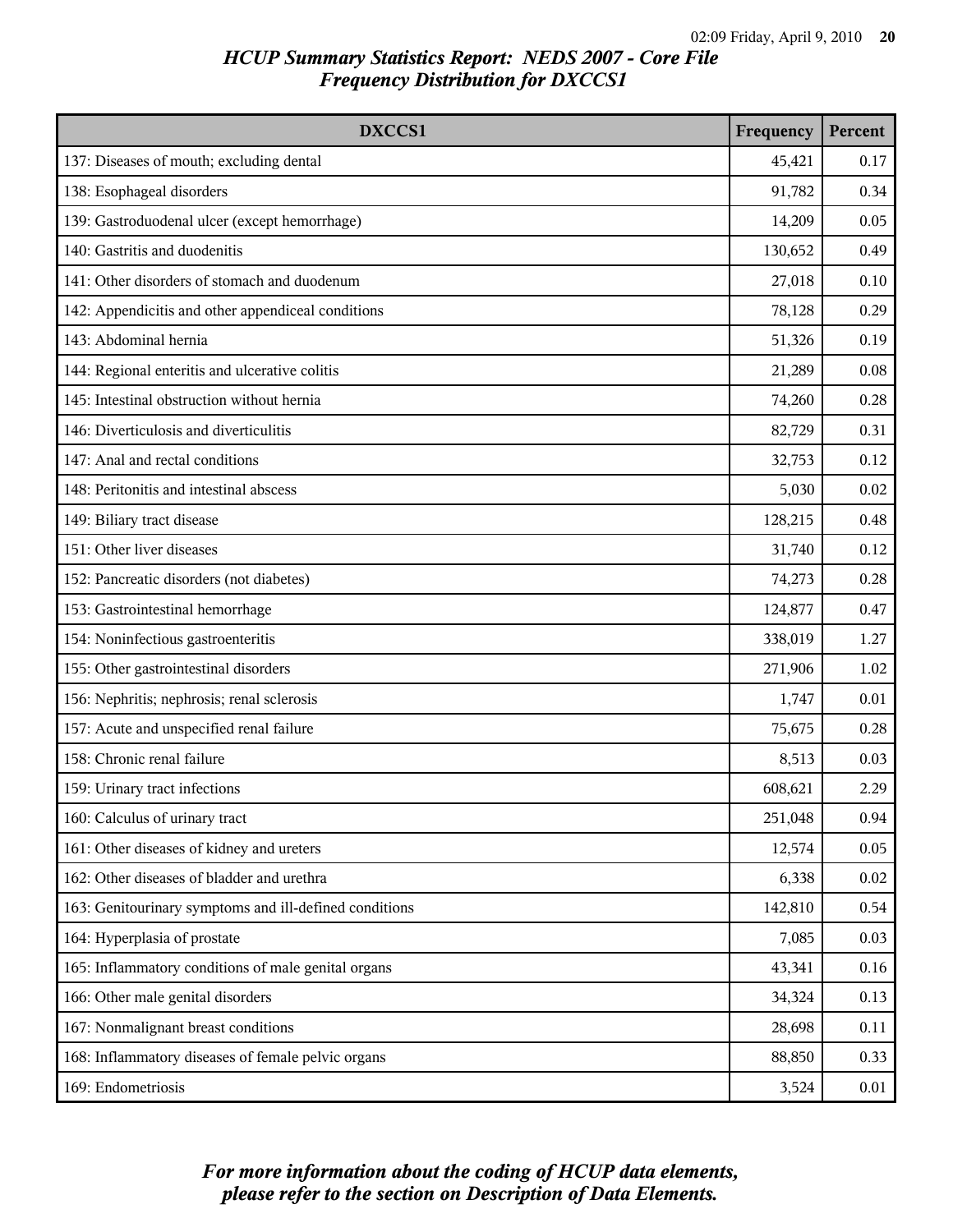| DXCCS1                                                                                                             | Frequency | Percent |
|--------------------------------------------------------------------------------------------------------------------|-----------|---------|
| 170: Prolapse of female genital organs                                                                             | 2,267     | 0.01    |
| 171: Menstrual disorders                                                                                           | 75,414    | 0.28    |
| 172: Ovarian cyst                                                                                                  | 50,175    | 0.19    |
| 173: Menopausal disorders                                                                                          | 2,509     | 0.01    |
| 174: Female infertility                                                                                            | 177       | 0.00    |
| 175: Other female genital disorders                                                                                | 120,723   | 0.45    |
| 176: Contraceptive and procreative management                                                                      | 1,776     | 0.01    |
| 177: Spontaneous abortion                                                                                          | 39,508    | 0.15    |
| 178: Induced abortion                                                                                              | 8,791     | 0.03    |
| 179: Postabortion complications                                                                                    | 1,996     | 0.01    |
| 180: Ectopic pregnancy                                                                                             | 10,224    | 0.04    |
| 181: Other complications of pregnancy                                                                              | 343,039   | 1.29    |
| 182: Hemorrhage during pregnancy; abruptio placenta; placenta previa                                               | 127,791   | 0.48    |
| 183: Hypertension complicating pregnancy; childbirth and the puerperium                                            | 8,341     | 0.03    |
| 184: Early or threatened labor                                                                                     | 26,399    | 0.10    |
| 185: Prolonged pregnancy                                                                                           | 3,763     | 0.01    |
| 186: Diabetes or abnormal glucose tolerance complicating pregnancy; childbirth; or the puerperium                  | 3,279     | 0.01    |
| 187: Malposition; malpresentation                                                                                  | 2,042     | 0.01    |
| 188: Fetopelvic disproportion; obstruction                                                                         | 1,174     | 0.00    |
| 189: Previous C-section                                                                                            | 4,260     | 0.02    |
| 190: Fetal distress and abnormal forces of labor                                                                   | 5,488     | 0.02    |
| 191: Polyhydramnios and other problems of amniotic cavity                                                          | 5,247     | 0.02    |
| 192: Umbilical cord complication                                                                                   | 2,824     | 0.01    |
| 193: OB-related trauma to perineum and vulva                                                                       | 10,675    | 0.04    |
| 194: Forceps delivery                                                                                              | 358       | 0.00    |
| 195: Other complications of birth; puerperium affecting management of mother                                       | 46,843    | 0.18    |
| 196: Normal pregnancy and/or delivery                                                                              | 18,715    | 0.07    |
| 197: Skin and subcutaneous tissue infections                                                                       | 693,013   | 2.60    |
| 198: Other inflammatory condition of skin                                                                          | 31,957    | 0.12    |
| 199: Chronic ulcer of skin                                                                                         | 18,883    | 0.07    |
| 200: Other skin disorders                                                                                          | 176,892   | 0.66    |
| 201: Infective arthritis and osteomyelitis (except that caused by tuberculosis or sexually transmitted<br>disease) | 11,584    | 0.04    |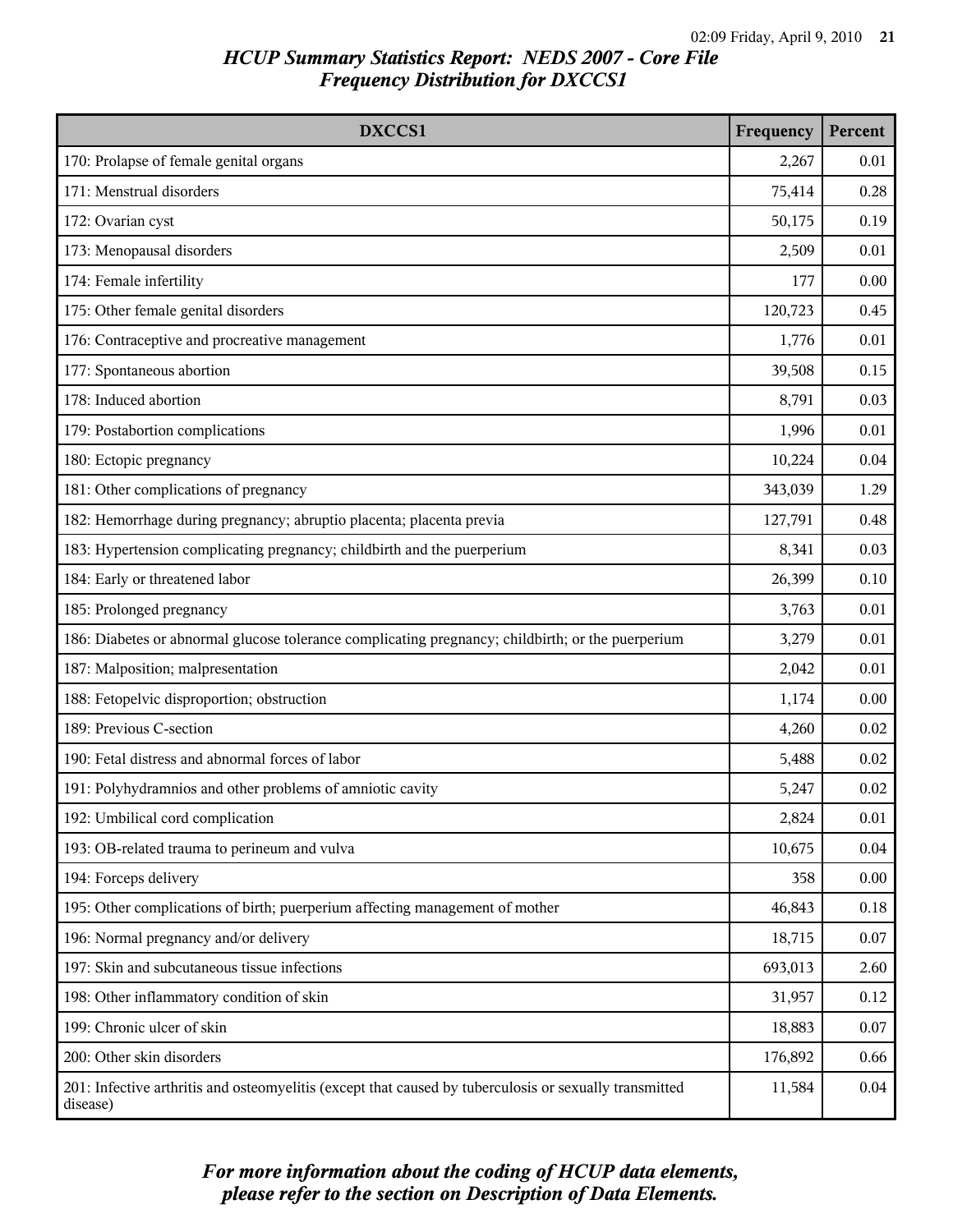| DXCCS1                                                               | Frequency | Percent |
|----------------------------------------------------------------------|-----------|---------|
| 202: Rheumatoid arthritis and related disease                        | 6,617     | 0.02    |
| 203: Osteoarthritis                                                  | 25,826    | 0.10    |
| 204: Other non-traumatic joint disorders                             | 323,441   | 1.21    |
| 205: Spondylosis; intervertebral disc disorders; other back problems | 717,034   | 2.69    |
| 206: Osteoporosis                                                    | 404       | 0.00    |
| 207: Pathological fracture                                           | 12,313    | 0.05    |
| 208: Acquired foot deformities                                       | 1,425     | 0.01    |
| 209: Other acquired deformities                                      | 2,886     | 0.01    |
| 210: Systemic lupus erythematosus and connective tissue disorders    | 5,395     | 0.02    |
| 211: Other connective tissue disease                                 | 428,463   | 1.61    |
| 212: Other bone disease and musculoskeletal deformities              | 42,516    | 0.16    |
| 213: Cardiac and circulatory congenital anomalies                    | 1,588     | 0.01    |
| 214: Digestive congenital anomalies                                  | 3,280     | 0.01    |
| 215: Genitourinary congenital anomalies                              | 1,966     | 0.01    |
| 216: Nervous system congenital anomalies                             | 488       | 0.00    |
| 217: Other congenital anomalies                                      | 3,807     | 0.01    |
| 218: Liveborn                                                        | 3,588     | 0.01    |
| 219: Short gestation; low birth weight; and fetal growth retardation | 119       | 0.00    |
| 220: Intrauterine hypoxia and birth asphyxia                         | 69        | 0.00    |
| 221: Respiratory distress syndrome                                   | 95        | 0.00    |
| 222: Hemolytic jaundice and perinatal jaundice                       | 6,393     | 0.02    |
| 223: Birth trauma                                                    | 263       | 0.00    |
| 224: Other perinatal conditions                                      | 36,166    | 0.14    |
| 225: Joint disorders and dislocations; trauma-related                | 114,758   | 0.43    |
| 226: Fracture of neck of femur (hip)                                 | 67,689    | 0.25    |
| 227: Spinal cord injury                                              | 3,277     | 0.01    |
| 228: Skull and face fractures                                        | 65,162    | 0.24    |
| 229: Fracture of upper limb                                          | 427,786   | 1.61    |
| 230: Fracture of lower limb                                          | 240,070   | 0.90    |
| 231: Other fractures                                                 | 109,818   | 0.41    |
| 232: Sprains and strains                                             | 1,368,605 | 5.14    |
| 233: Intracranial injury                                             | 127,111   | 0.48    |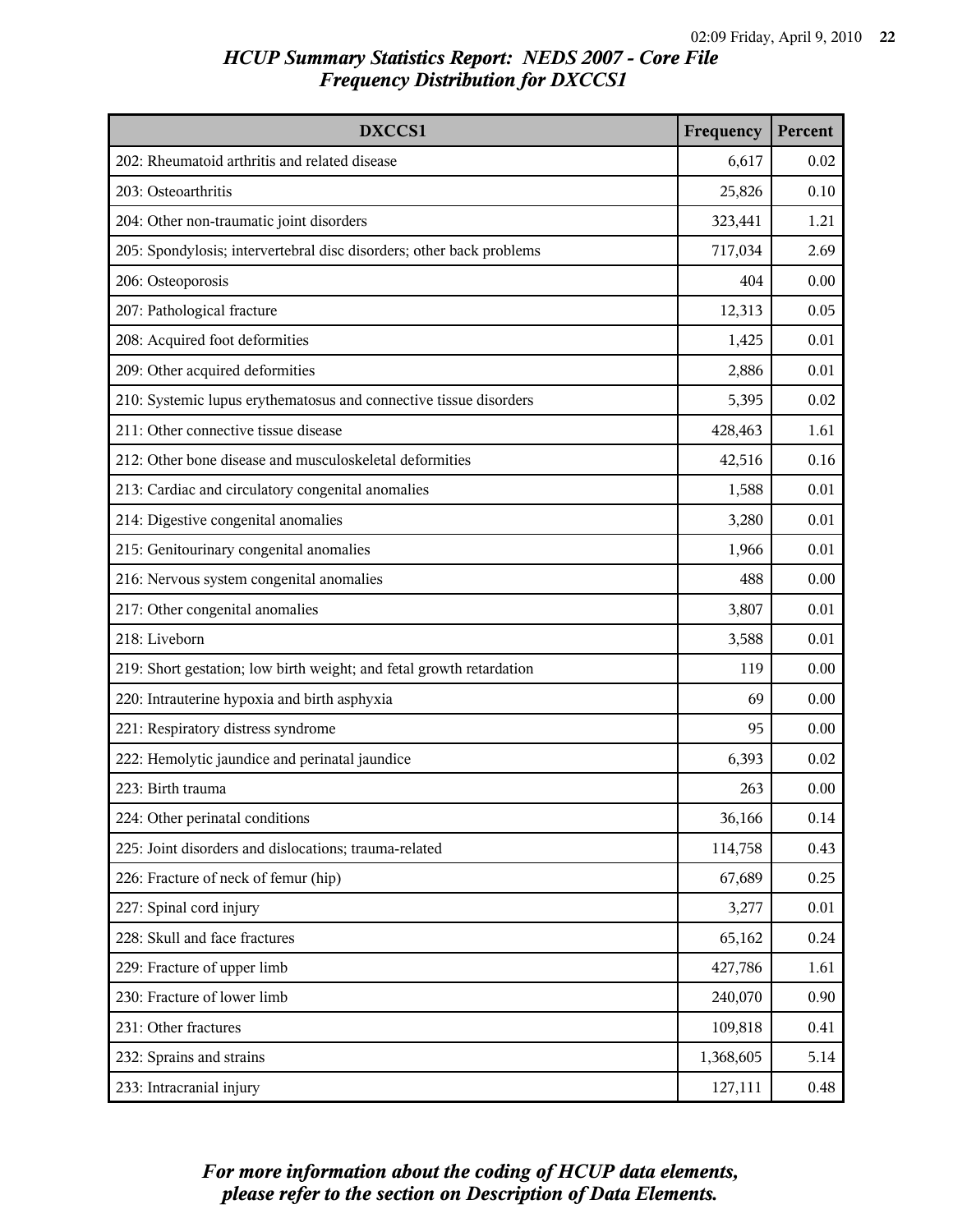| DXCCS1                                                                                     | Frequency | Percent |
|--------------------------------------------------------------------------------------------|-----------|---------|
| 234: Crushing injury or internal injury                                                    | 48,501    | 0.18    |
| 235: Open wounds of head; neck; and trunk                                                  | 584,473   | 2.19    |
| 236: Open wounds of extremities                                                            | 772,281   | 2.90    |
| 237: Complication of device; implant or graft                                              | 101,357   | 0.38    |
| 238: Complications of surgical procedures or medical care                                  | 137,642   | 0.52    |
| 239: Superficial injury; contusion                                                         | 1,335,411 | 5.02    |
| 240: Burns                                                                                 | 92,320    | 0.35    |
| 241: Poisoning by psychotropic agents                                                      | 37,268    | 0.14    |
| 242: Poisoning by other medications and drugs                                              | 87,767    | 0.33    |
| 243: Poisoning by nonmedicinal substances                                                  | 73,460    | 0.28    |
| 244: Other injuries and conditions due to external causes                                  | 578,284   | 2.17    |
| 245: Syncope                                                                               | 224,263   | 0.84    |
| 246: Fever of unknown origin                                                               | 317,696   | 1.19    |
| 247: Lymphadenitis                                                                         | 31,683    | 0.12    |
| 248: Gangrene                                                                              | 3,145     | 0.01    |
| 249: Shock                                                                                 | 748       | 0.00    |
| 250: Nausea and vomiting                                                                   | 339,506   | 1.27    |
| 251: Abdominal pain                                                                        | 1,020,703 | 3.83    |
| 252: Malaise and fatigue                                                                   | 85,146    | 0.32    |
| 253: Allergic reactions                                                                    | 339,341   | 1.27    |
| 254: Rehabilitation care; fitting of prostheses; and adjustment of devices                 | 2,503     | 0.01    |
| 255: Administrative/social admission                                                       | 75,863    | 0.28    |
| 256: Medical examination/evaluation                                                        | 47,907    | 0.18    |
| 257: Other aftercare                                                                       | 252,345   | 0.95    |
| 258: Other screening for suspected conditions (not mental disorders or infectious disease) | 56,910    | 0.21    |
| 259: Residual codes; unclassified                                                          | 207,223   | 0.78    |
| 650: Adjustment disorders                                                                  | 22,592    | 0.08    |
| 651: Anxiety disorders                                                                     | 168,181   | 0.63    |
| 652: Attention-deficit, conduct, and disruptive behavior disorders                         | 18,094    | 0.07    |
| 653: Delirium, dementia, and amnestic and other cognitive disorders                        | 39,026    | 0.15    |
| 654: Developmental disorders                                                               | 6,201     | 0.02    |
| 655: Disorders usually diagnosed in infancy, childhood, or adolescence                     | 2,285     | 0.01    |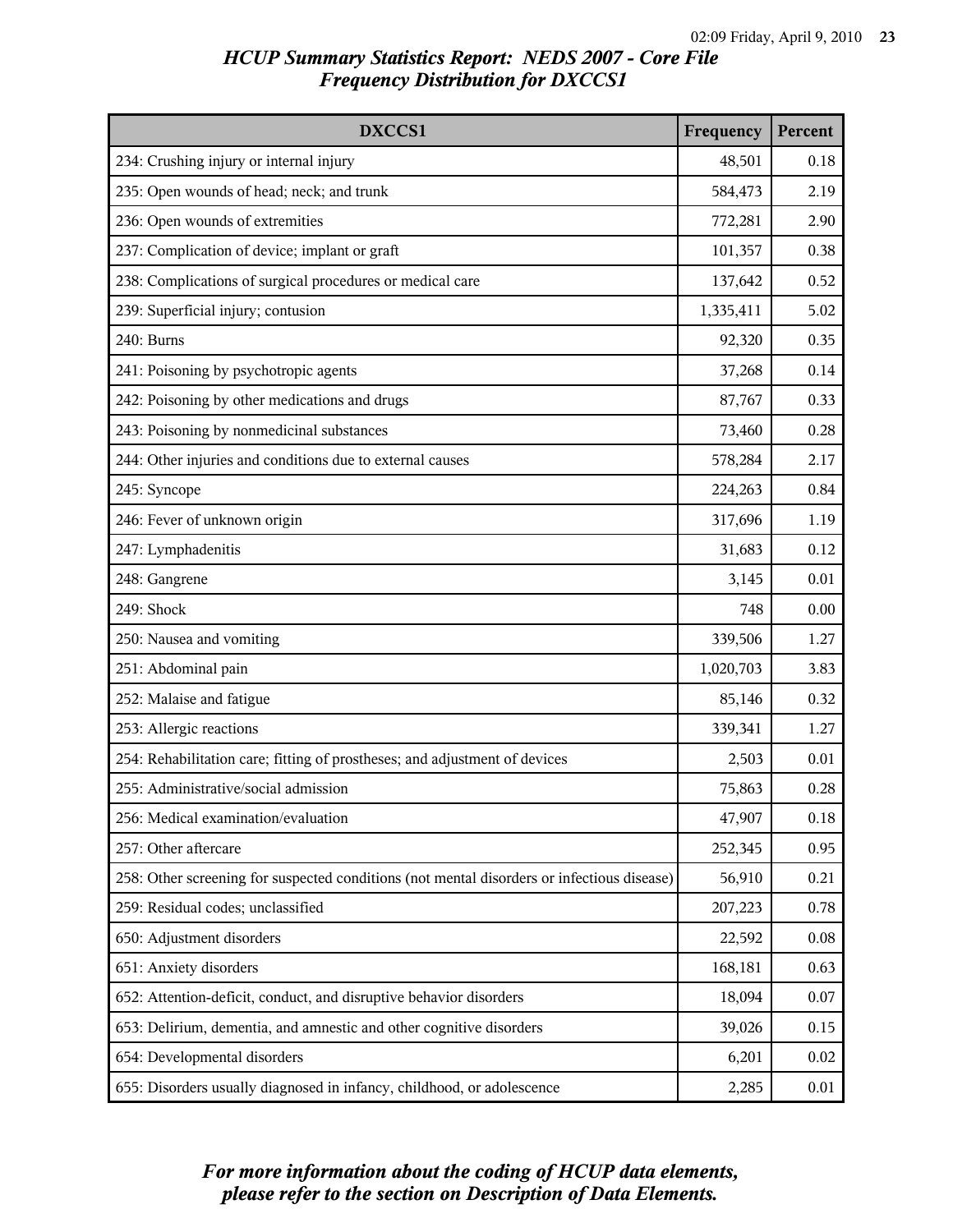| DXCCS1                                                                | Frequency | Percent |
|-----------------------------------------------------------------------|-----------|---------|
| 656: Impulse control disorders, NEC                                   | 3,004     | 0.01    |
| 657: Mood disorders                                                   | 243,072   | 0.91    |
| 658: Personality disorders                                            | 3,130     | 0.01    |
| 659: Schizophrenia and other psychotic disorders                      | 107,579   | 0.40    |
| 660: Alcohol-related disorders                                        | 195,265   | 0.73    |
| 661: Substance-related disorders                                      | 104,296   | 0.39    |
| 662: Suicide and intentional self-inflicted injury                    | 8,561     | 0.03    |
| 663: Screening and history of mental health and substance abuse codes | 25,932    | 0.10    |
| 670: Miscellaneous disorders                                          | 32,565    | 0.12    |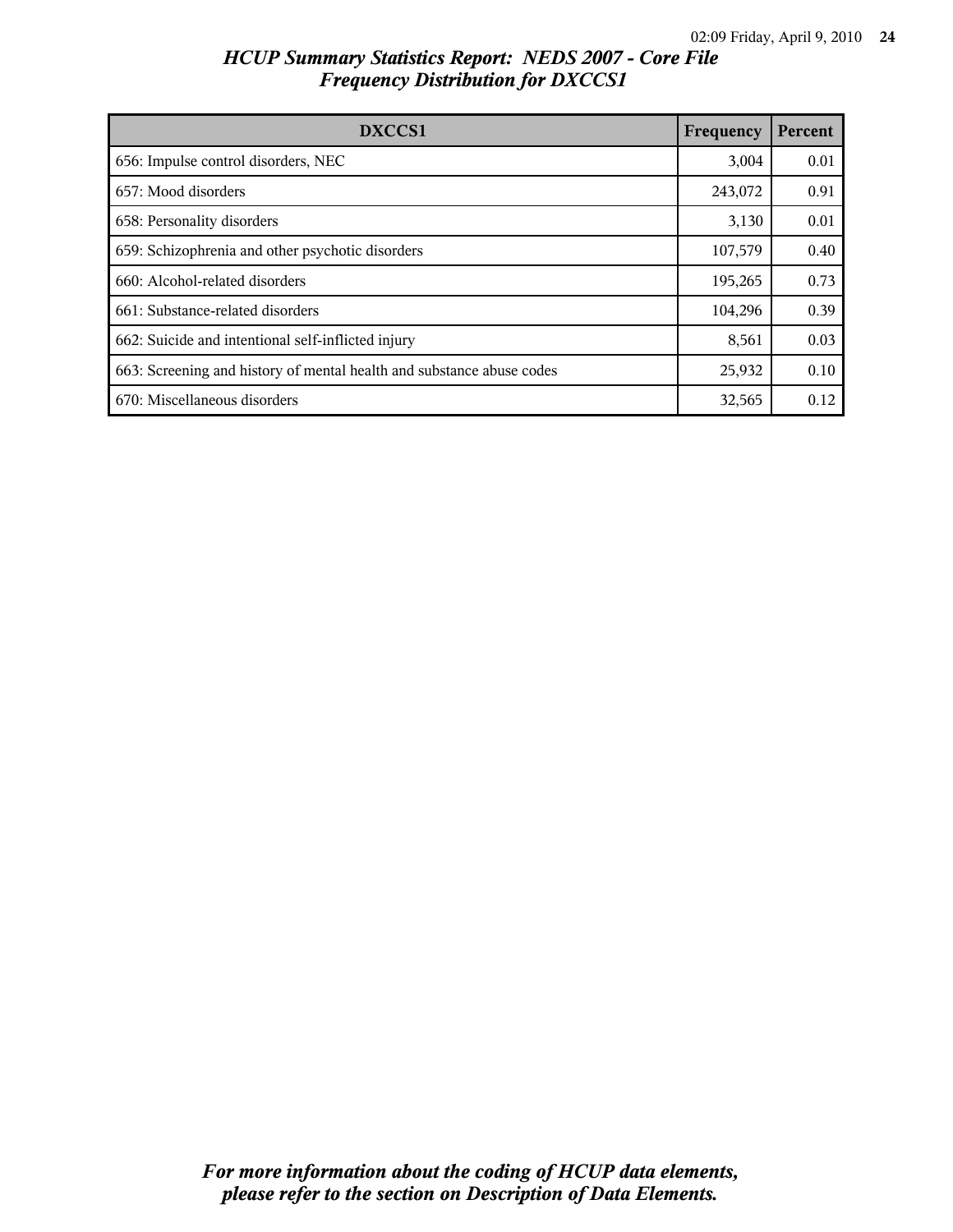| <b>ECODE1</b>     | Frequency  | Percent |
|-------------------|------------|---------|
| l Blank           | 19,671,061 | 73.87   |
| Valid DX          | 6,956,539  | 26.12   |
| Invalid DX (invl) | 323        | 0.00    |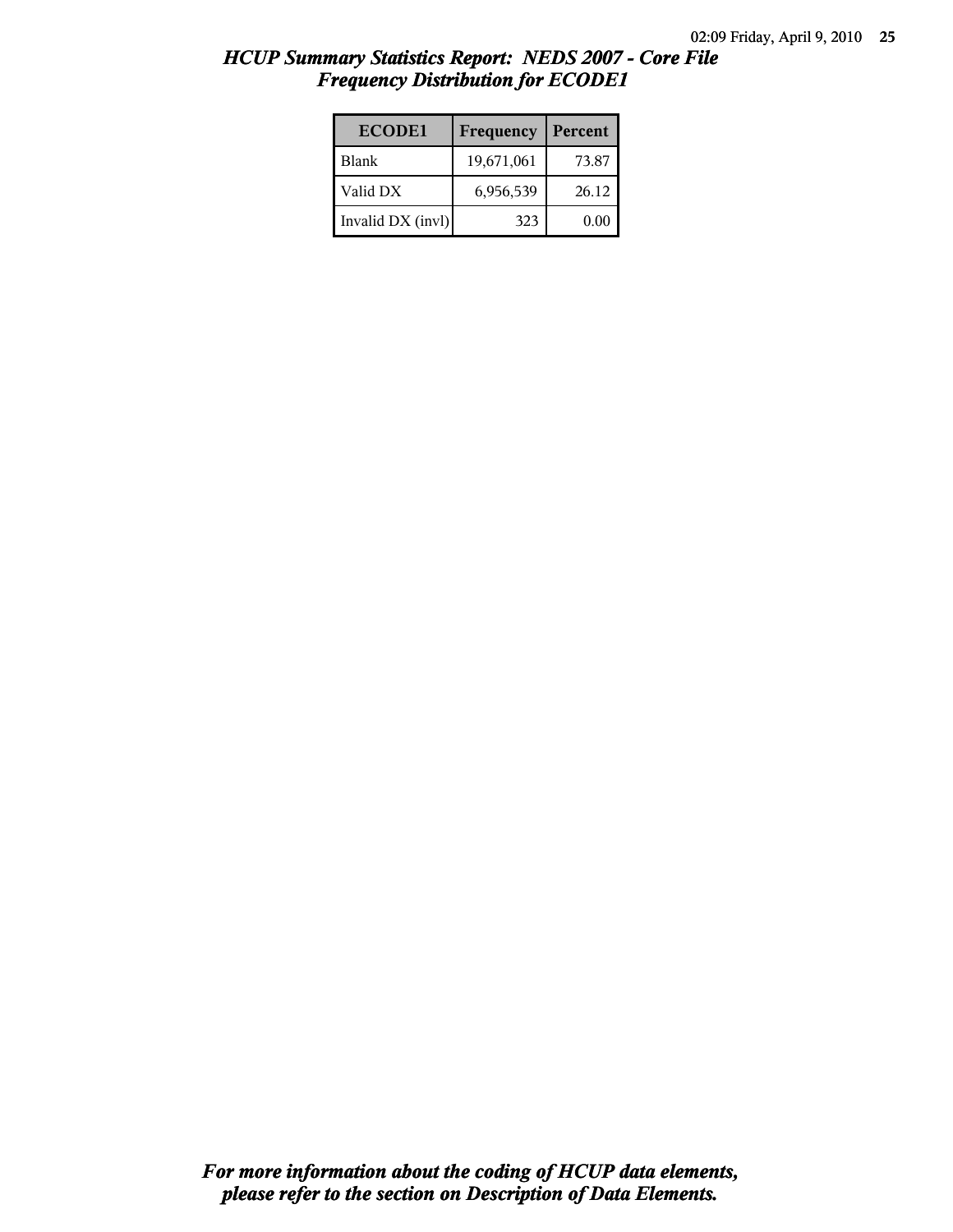| <b>EDEVENT</b>                                                                           | Frequency   | Percent |
|------------------------------------------------------------------------------------------|-------------|---------|
| 1: ED visit in which the patient is treated and released                                 | 21,657,704  | 81.33   |
| 2: ED visit in which the patient is admitted to this same hospital                       | 4, 151, 184 | 15.59   |
| 3: ED visit in which the patient is transferred to another short-term hospital           | 294,520     | 1.11    |
| 9: ED visit in which the patient died in the ED                                          | 41,842      | 0.16    |
| 98: ED visit in which patient is not admitted to this same hospital, destination unknown | 480,469     | 1.80    |
| 99: ED visit in which the patient is discharged alive, destination unknown               | 2,204       | 0.01    |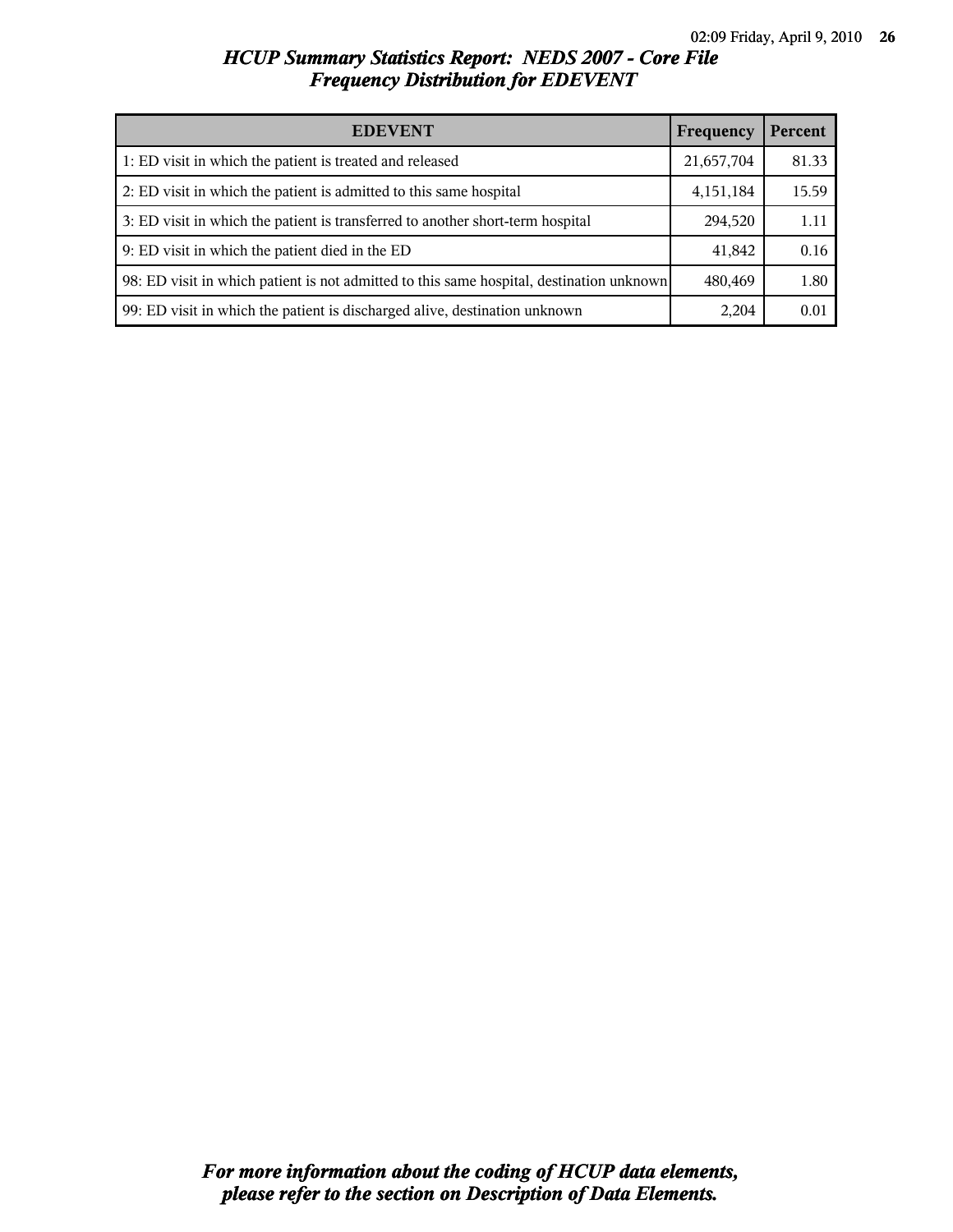| HCUP Summary Statistics Report: NEDS 2007 - Core File |  |  |
|-------------------------------------------------------|--|--|
| <b>Frequency Distribution for E_CCS1</b>              |  |  |

| E CCS1                                             | Frequency  | Percent |
|----------------------------------------------------|------------|---------|
| $\therefore$ Missing                               | 19,671,061 | 73.87   |
| A: Invalid diagnosis                               | 323        | 0.00    |
| 662: Suicide and intentional self-inflicted injury | 92,399     | 0.35    |
| 2601: E Codes: Cut/pierceb                         | 518,214    | 1.95    |
| 2602: E Codes: Drowning/submersion                 | 3,714      | 0.01    |
| 2603: E Codes: Fall                                | 1,815,309  | 6.82    |
| 2604: E Codes: Fire/burn                           | 91,560     | 0.34    |
| 2605: E Codes: Firearm                             | 16,428     | 0.06    |
| 2606: E Codes: Machinery                           | 34,329     | 0.13    |
| 2607: E Codes: Motor vehicle traffic (MVT)         | 740,053    | 2.78    |
| 2608: E Codes: Pedal cyclist; not MVT              | 75,443     | 0.28    |
| 2609: E Codes: Pedestrian; not MVT                 | 5,318      | 0.02    |
| 2610: E Codes: Transport; not MVT                  | 86,965     | 0.33    |
| 2611: E Codes: Natural/environment                 | 273,310    | 1.03    |
| 2612: E Codes: Overexertion                        | 600,002    | 2.25    |
| 2613: E Codes: Poisoning                           | 124,431    | 0.47    |
| 2614: E Codes: Struck by; against                  | 930,069    | 3.49    |
| 2615: E Codes: Suffocation                         | 10,093     | 0.04    |
| 2616: E Codes: Adverse effects of medical care     | 192,919    | 0.72    |
| 2617: E Codes: Adverse effects of medical drugs    | 342,739    | 1.29    |
| 2618: E Codes: Other specified and classifiable    | 312,623    | 1.17    |
| 2619: E Codes: Other specified; NEC                | 146,815    | 0.55    |
| 2620: E Codes: Unspecified                         | 445,832    | 1.67    |
| 2621: E Codes: Place of occurrence                 | 97,974     | 0.37    |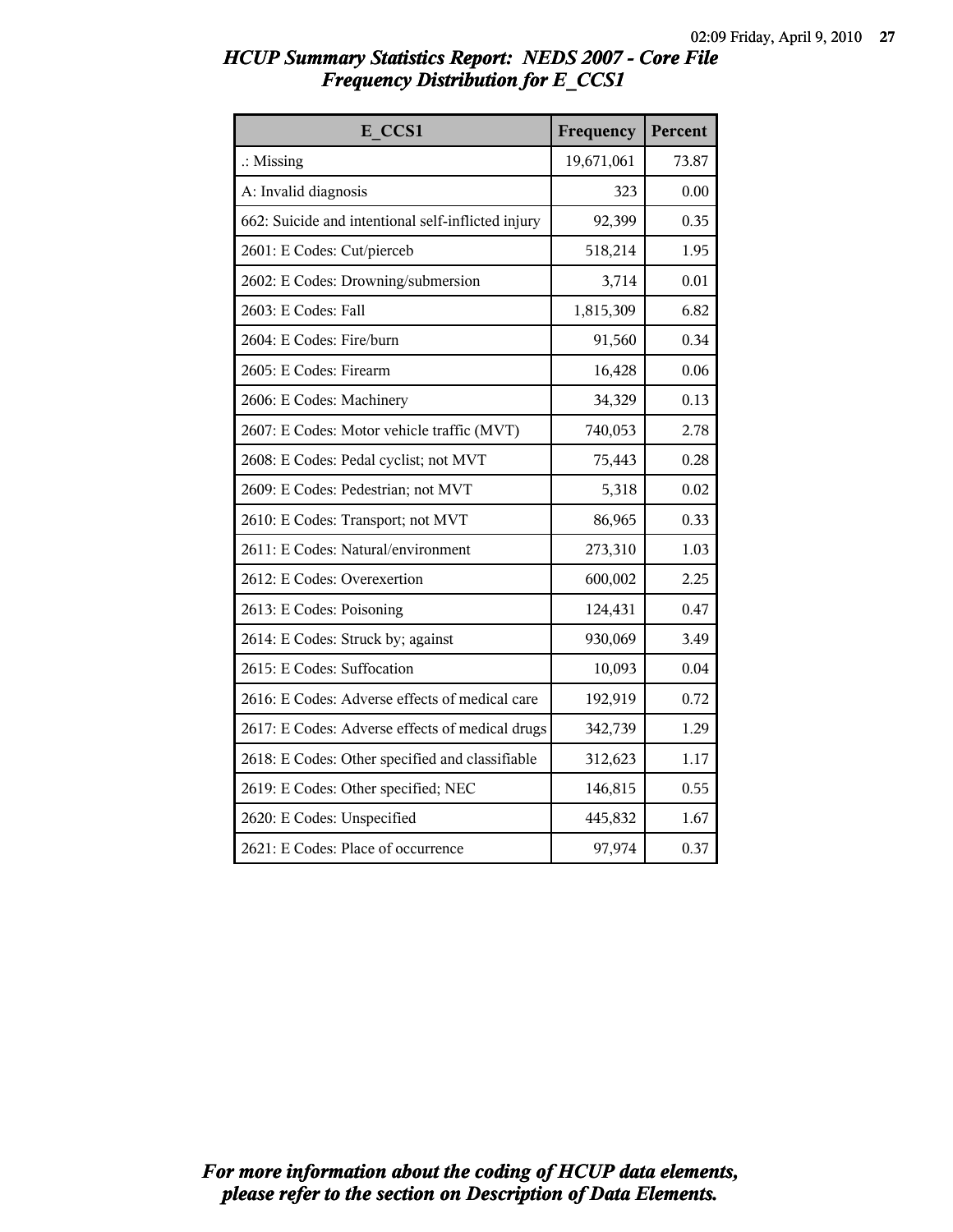| HCUP Summary Statistics Report: NEDS 2007 - Core File |  |
|-------------------------------------------------------|--|
| <b>Frequency Distribution for FEMALE</b>              |  |

| <b>FEMALE</b>        | Frequency  | Percent |
|----------------------|------------|---------|
| $\therefore$ Missing | 1,771      | 0.01    |
| .A: Invalid          | 75         | 0.00    |
| .C: Inconsistent     | 4,973      | 0.02    |
| 0: Male              | 12,066,727 | 45.32   |
| 1: Female            | 14,554,377 | 54.66   |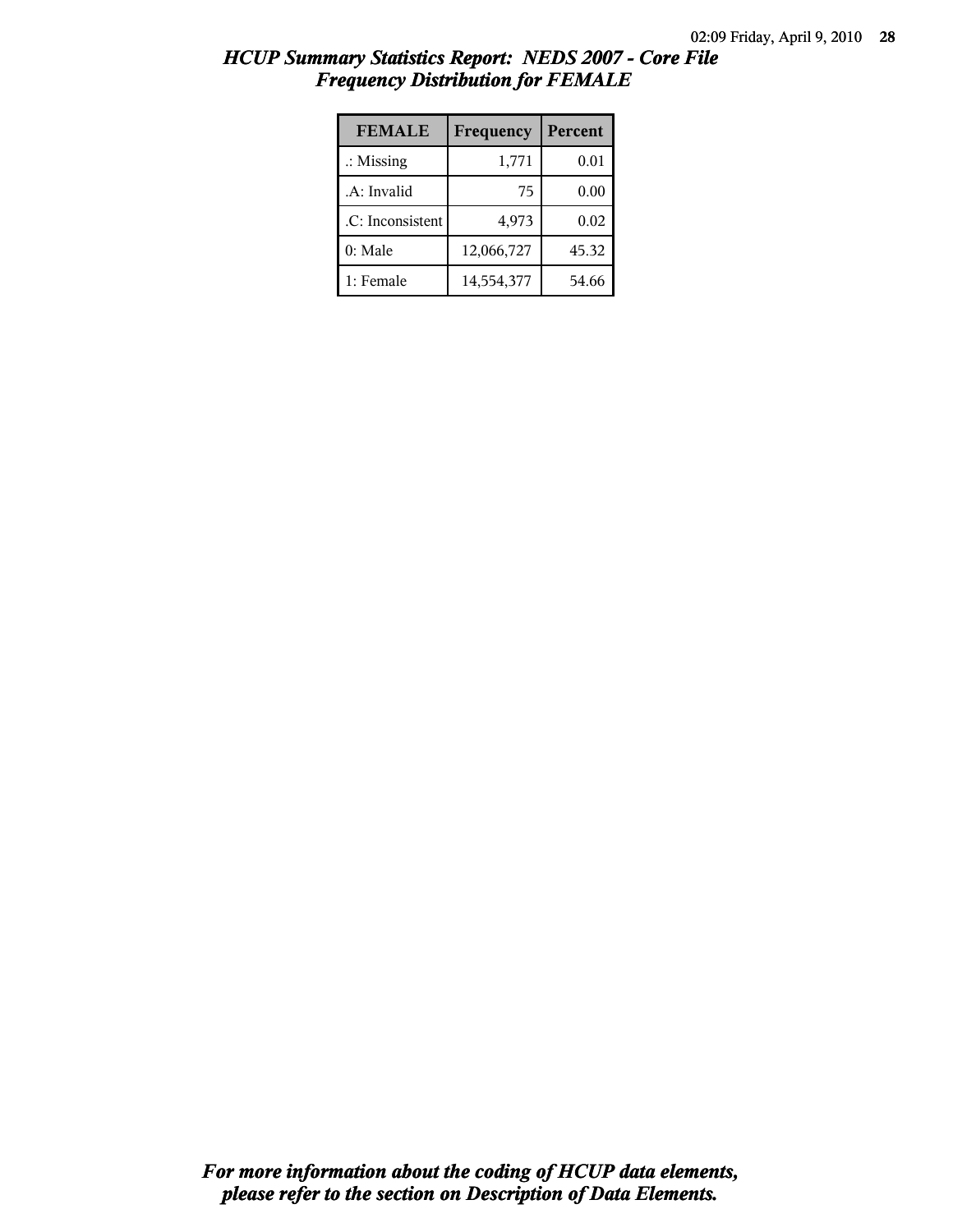| <b>HCUPFILE</b> | ш<br>Frequency | Percent |
|-----------------|----------------|---------|
| <b>SEDD</b>     | 22,476,739     | 84.41   |
| <b>SID</b>      | 4,151,184      | 15.59   |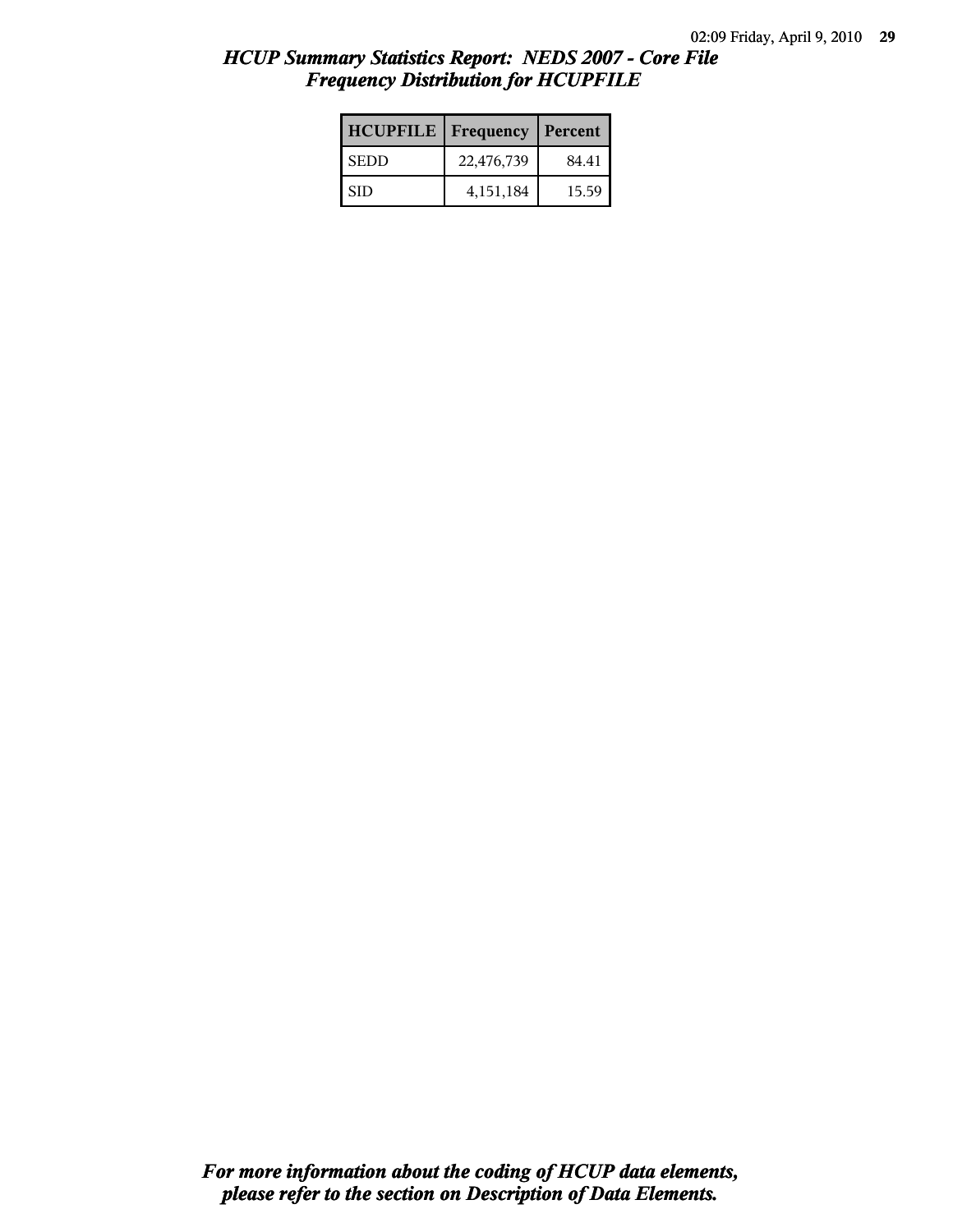| <b>HOSP REGION</b> | Frequency  | Percent |
|--------------------|------------|---------|
| 1: Northeast       | 4,897,862  | 18.39   |
| 2: Midwest         | 5,838,002  | 21.92   |
| 3: South           | 11,210,959 | 42.10   |
| 4: West            | 4,681,100  | 17.58   |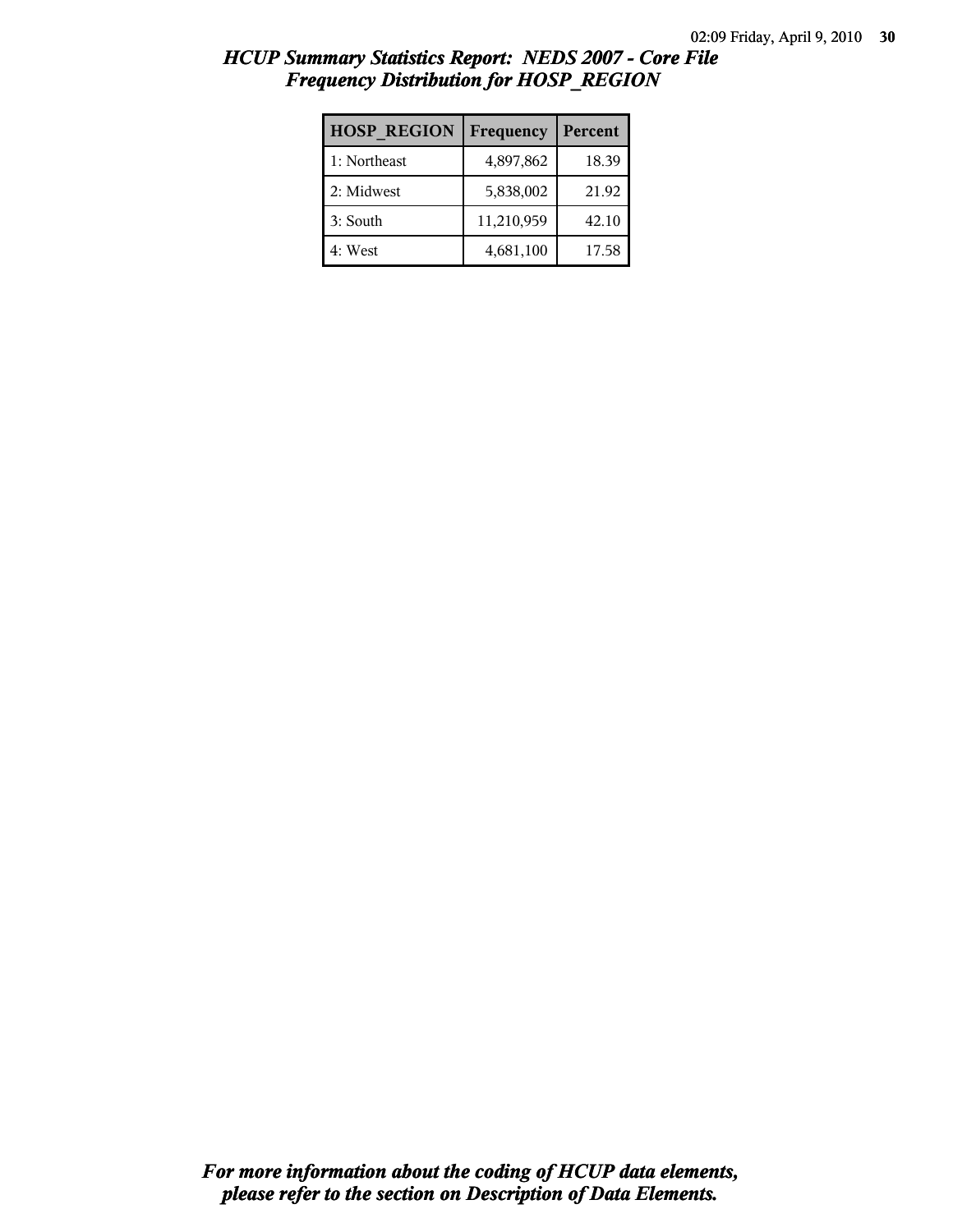| <b>INTENT SELF HARM   Frequency</b> |            | Percent |
|-------------------------------------|------------|---------|
| 10: No                              | 26,429,636 | 99.26   |
| $\pm$ 1: Yes                        | 198,287    | 0.74    |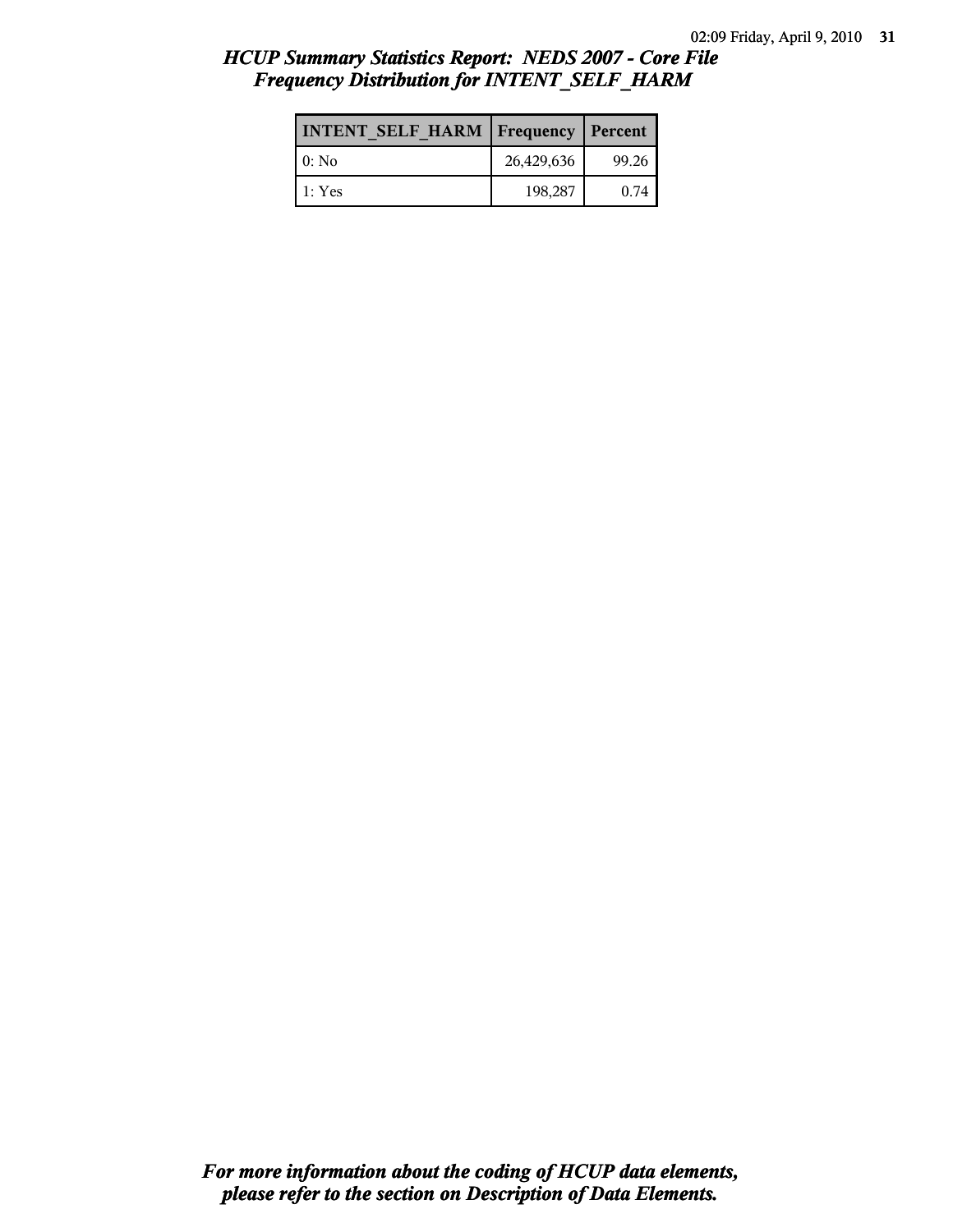| <b>NDX</b>    | Frequency | Percent |
|---------------|-----------|---------|
| $\theta$      | 6,500     | 0.02    |
| 1             | 9,404,262 | 35.32   |
| 2             | 6,253,564 | 23.48   |
| 3             | 3,441,551 | 12.92   |
| 4             | 2,005,689 | 7.53    |
| 5             | 1,268,559 | 4.76    |
| 6             | 878,708   | 3.30    |
| 7             | 632,055   | 2.37    |
| 8             | 514,808   | 1.93    |
| 9             | 746,542   | 2.80    |
| 10            | 302,731   | 1.14    |
| 11            | 202,643   | 0.76    |
| 12            | 174,073   | 0.65    |
| 13            | 150,741   | 0.57    |
| 14            | 137,000   | 0.51    |
| 15            | 270,490   | 1.02    |
| 16 or greater | 238,007   | 0.89    |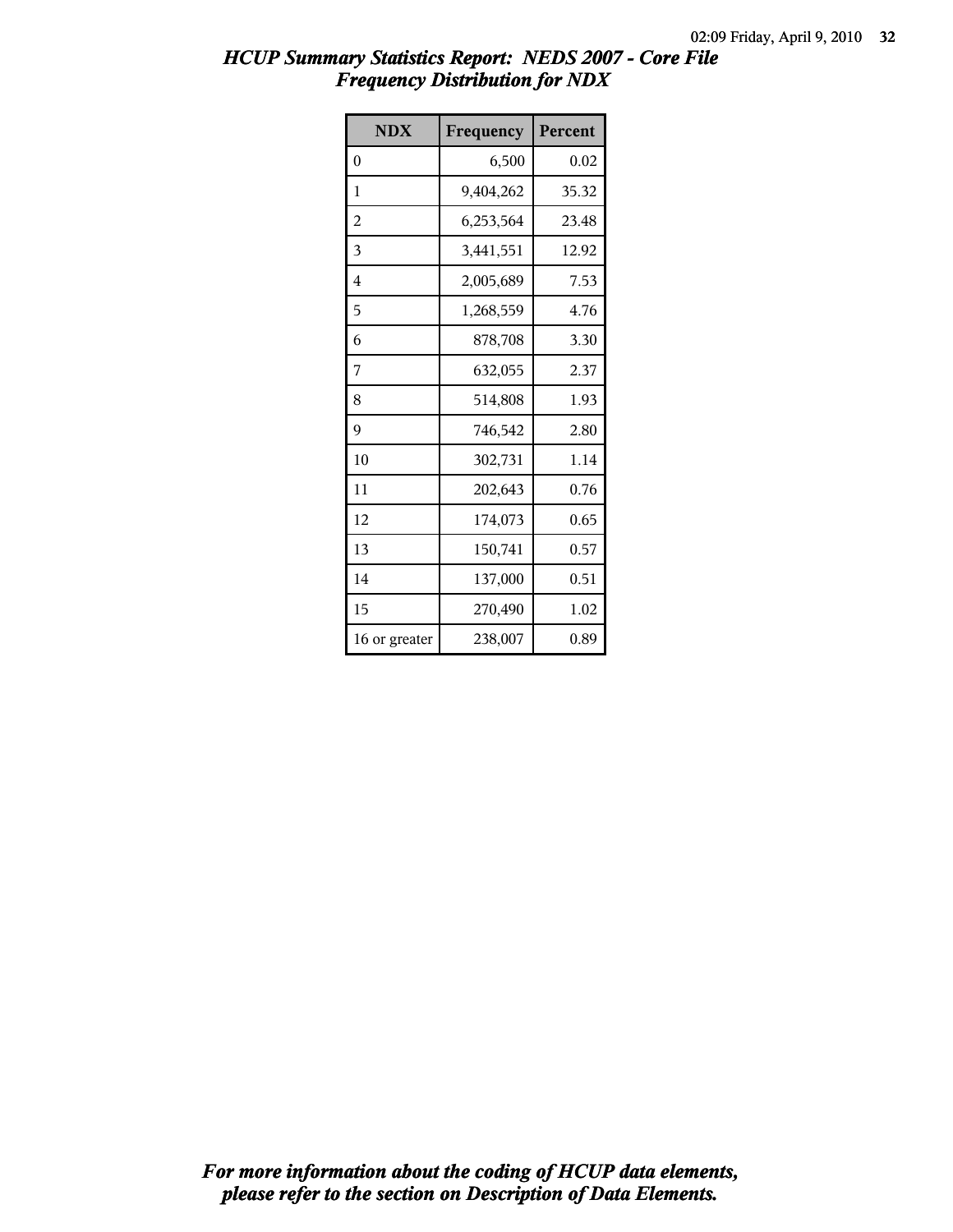| <b>NECODE</b>  | Frequency  | Percent |
|----------------|------------|---------|
| 0              | 19,671,061 | 73.87   |
| 1              | 3,447,833  | 12.95   |
| $\overline{c}$ | 3,007,467  | 11.29   |
| 3              | 273,539    | 1.03    |
| 4              | 221,496    | 0.83    |
| 5              | 2,965      | 0.01    |
| 6              | 3,383      | 0.01    |
| 7              | 43         | 0.00    |
| 8              | 99         | 0.00    |
| or greater     | 37         | 0.00    |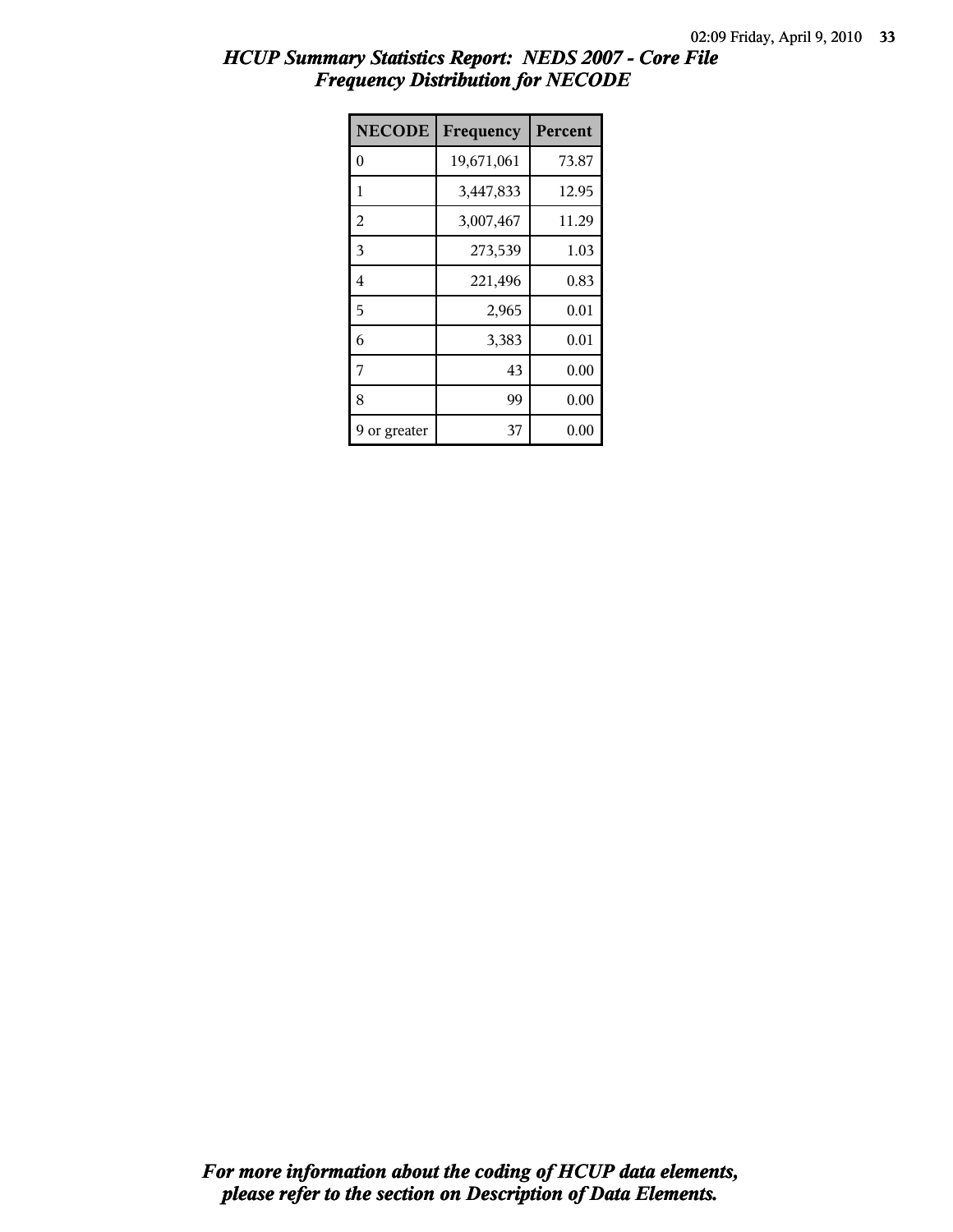| HCUP Summary Statistics Report: NEDS 2007 - Core File |  |
|-------------------------------------------------------|--|
| <b>Frequency Distribution for PAY1</b>                |  |

| PAY1                 | Frequency | <b>Percent</b> |
|----------------------|-----------|----------------|
| $\therefore$ Missing | 56,564    | 0.21           |
| .A: Invalid          | 67,133    | 0.25           |
| 1: Medicare          | 5,274,320 | 19.81          |
| 2: Medicaid          | 5,748,737 | 21.59          |
| 3: Private insurance | 9,225,240 | 34.64          |
| 4: Self-pay          | 4,779,252 | 17.95          |
| 5: No charge         | 231,483   | 0.87           |
| 6: Other             | 1,245,194 | 4.68           |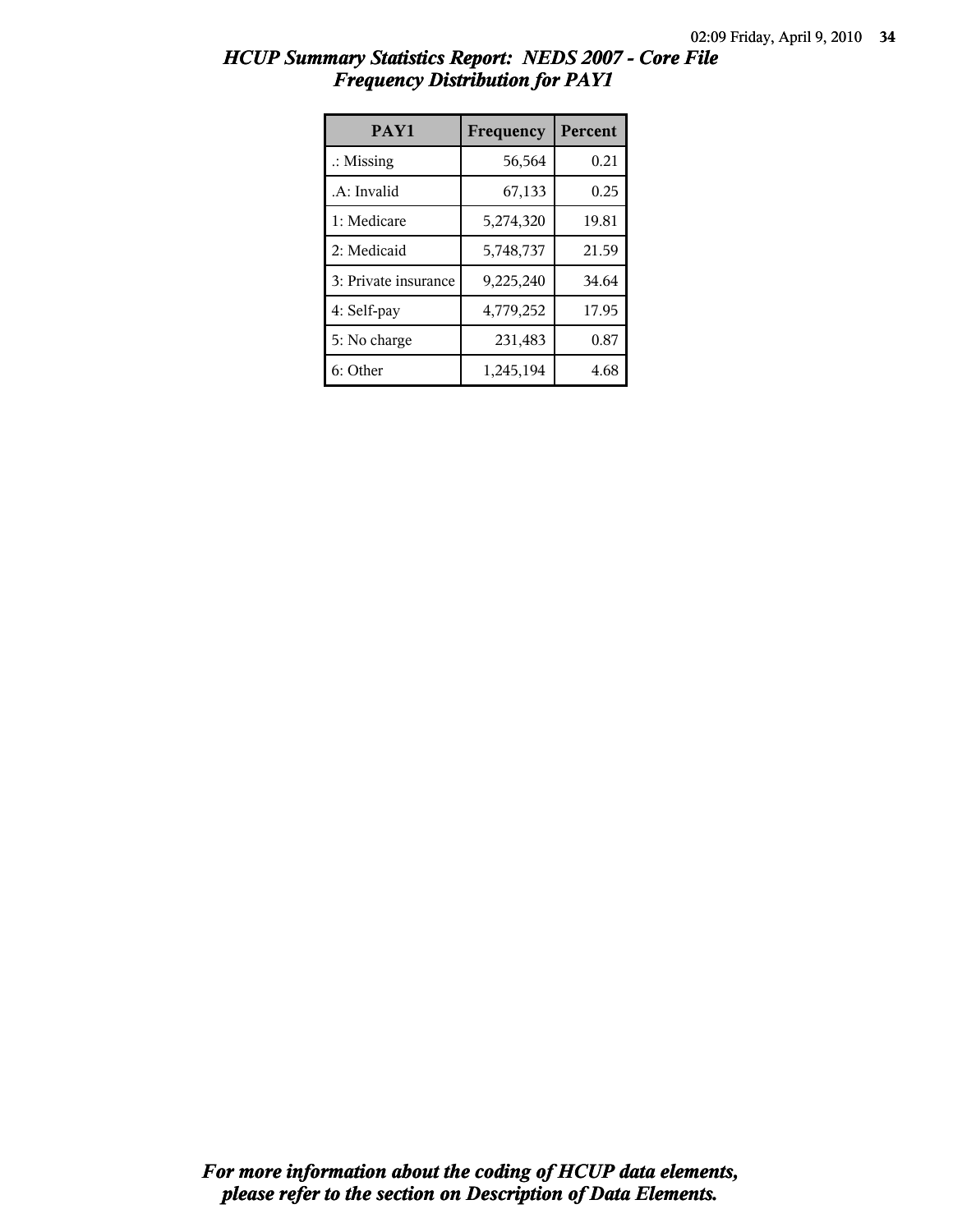| HCUP Summary Statistics Report: NEDS 2007 - Core File |  |
|-------------------------------------------------------|--|
| <b>Frequency Distribution for PAY2</b>                |  |

| PAY <sub>2</sub>     | Frequency  | Percent |
|----------------------|------------|---------|
| $\therefore$ Missing | 20,630,281 | 77.48   |
| .A: Invalid          | 324,685    | 1.22    |
| 1: Medicare          | 462,311    | 1.74    |
| 2: Medicaid          | 1,332,806  | 5.01    |
| 3: Private insurance | 1,870,587  | 7.02    |
| 4: Self-pay          | 1,594,869  | 5.99    |
| 5: No charge         | 68,251     | 0.26    |
| 6: Other             | 344,133    | 1.29    |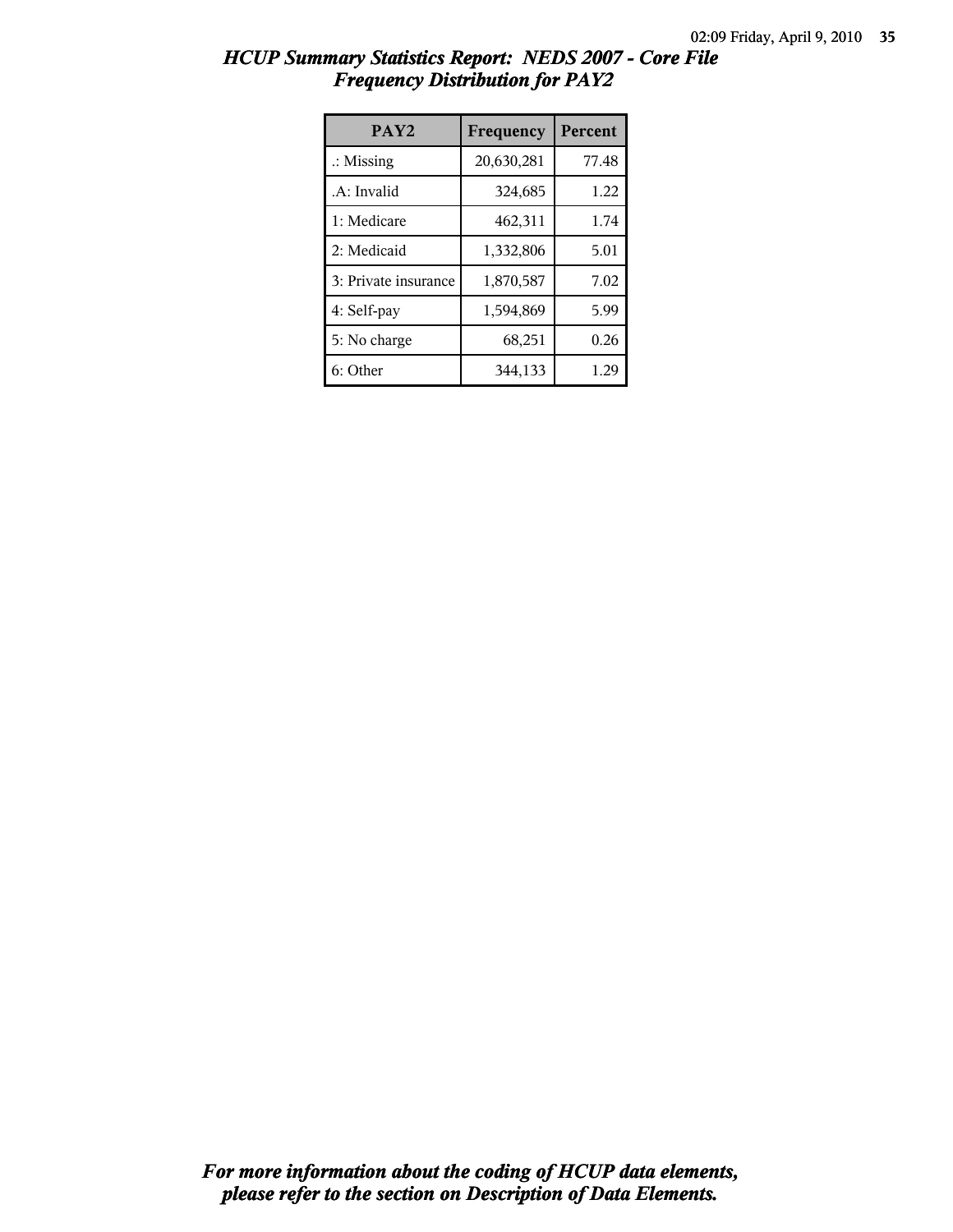| PL NCHS2006            | Frequency | Percent |
|------------------------|-----------|---------|
| $\therefore$ Missing   | 178,864   | 0.67    |
| 1: Large Central Metro | 6,837,462 | 25.68   |
| 2: Large Fringe Metro  | 5,999,295 | 22.53   |
| 3: Medium Metro        | 5,876,925 | 22.07   |
| 4: Small Metro         | 2,487,597 | 9.34    |
| 5: Micropolitan        | 3,189,906 | 11.98   |
| 6: Noncore             | 2,057,874 | 7.73    |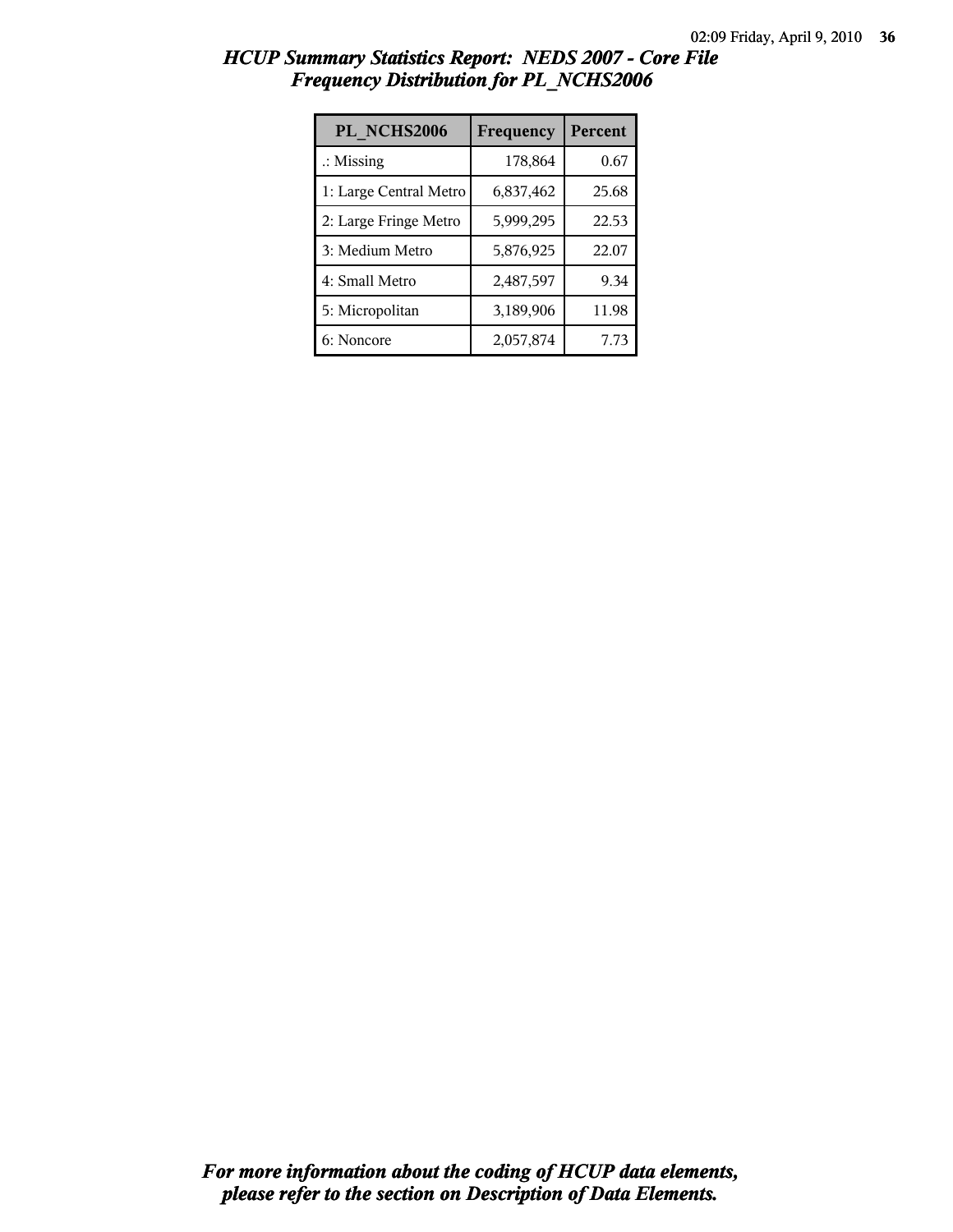| <b>TOTCHG ED</b>     | Frequency  | Percent |
|----------------------|------------|---------|
| $\therefore$ Missing | 4,551,476  | 17.09   |
| .A: Invalid          | 328        | 0.00    |
| .C: Inconsistent     | 345,349    | 1.30    |
| \$100-\$1,000        | 12,458,577 | 46.79   |
| \$1,001-\$5,000      | 8,202,208  | 30.80   |
| \$5,001-\$10,000     | 830,477    | 3.12    |
| \$10,001-\$50,000    | 238,621    | 0.90    |
| \$50,001-\$75,000    | 887        | 0.00    |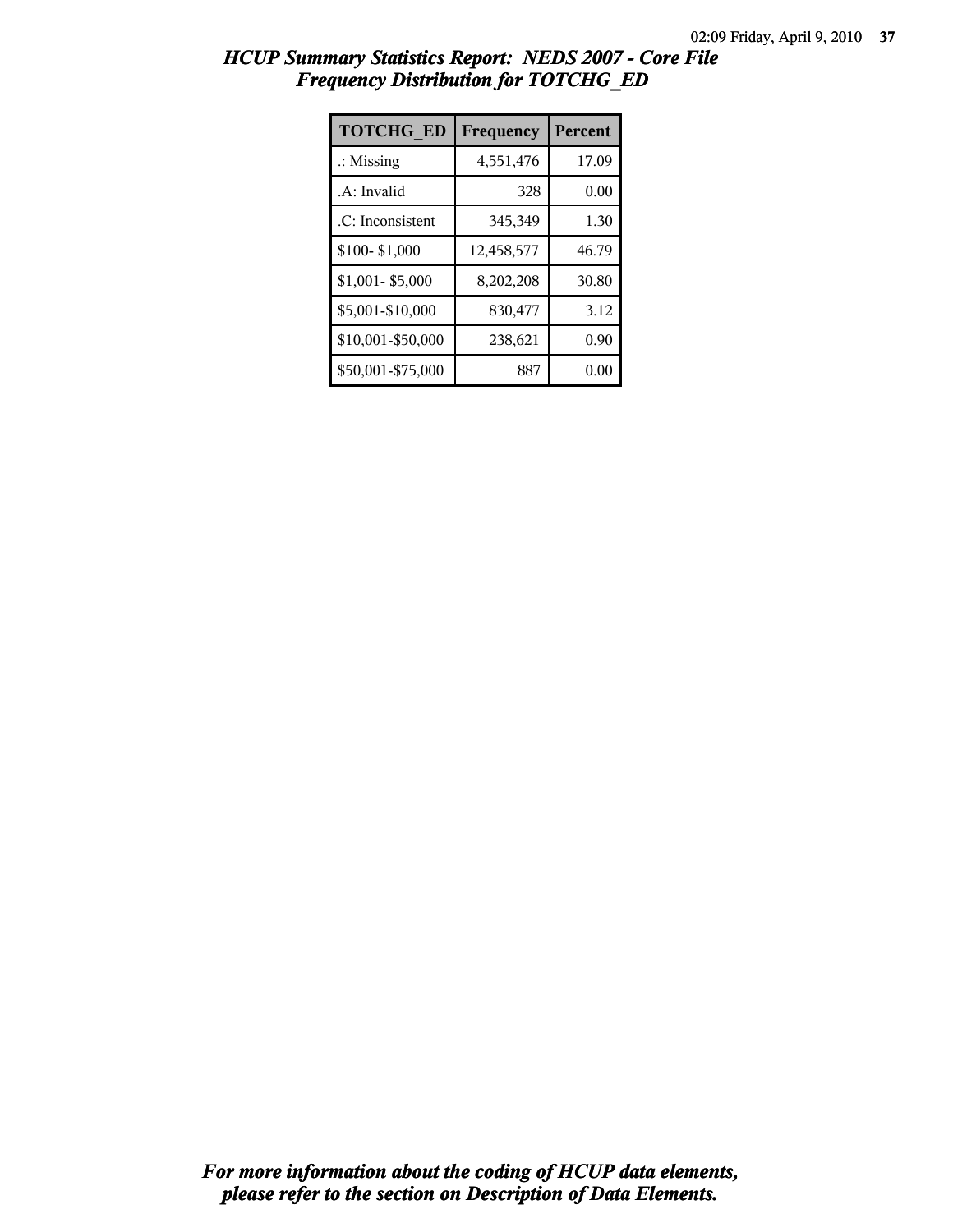|      | <b>YEAR</b> Frequency | Percent |
|------|-----------------------|---------|
| 2007 | 26,627,923            | 100.00  |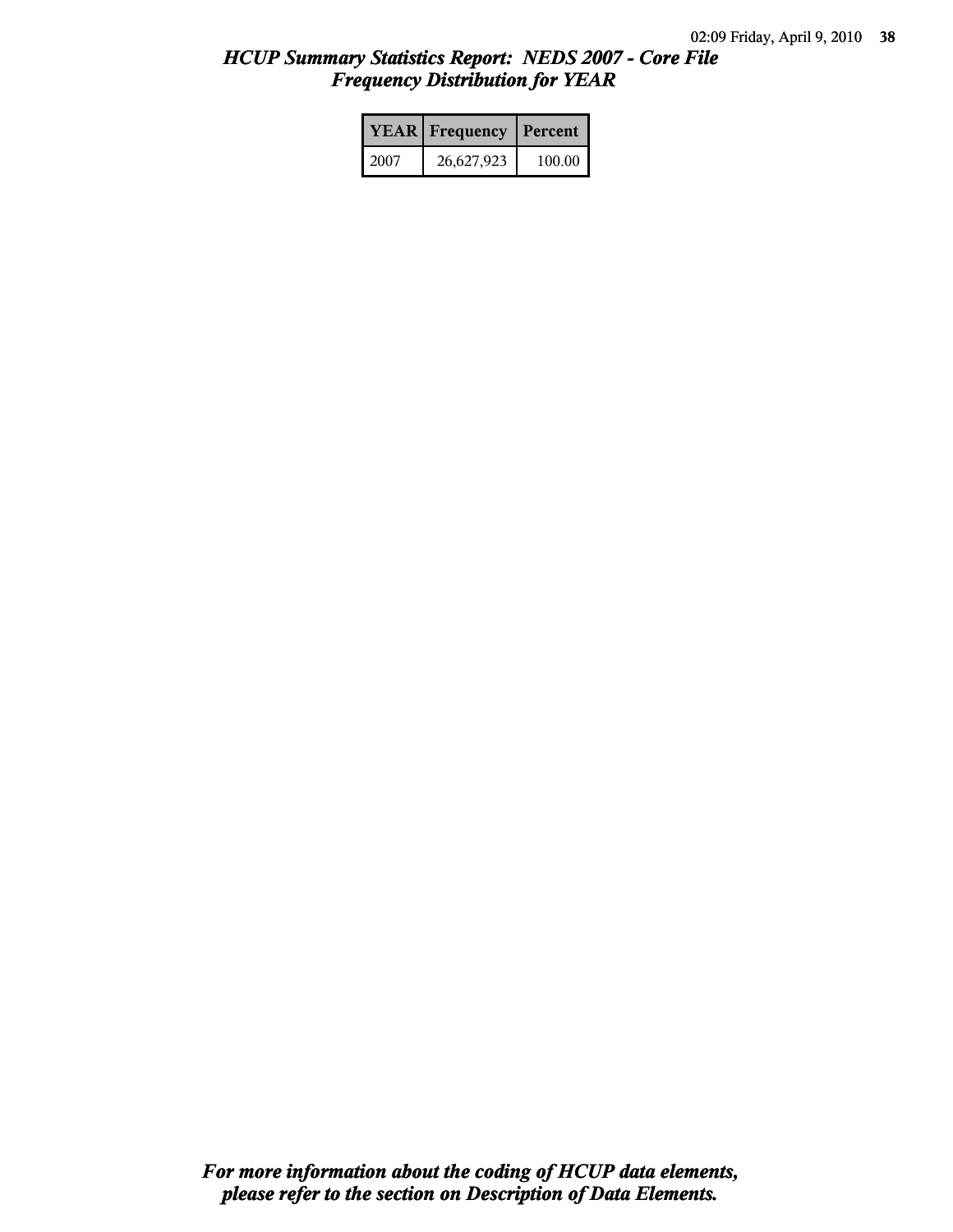| ZIPINC_QRTL          | Frequency | Percent |
|----------------------|-----------|---------|
| $\therefore$ Missing | 655,018   | 2.46    |
| .A: Invalid          | 4,323     | 0.02    |
| 1: First quartile    | 8,618,381 | 32.37   |
| 2: Second quartile   | 7,035,252 | 26.42   |
| 3: Third quartile    | 5,972,689 | 22.43   |
| 4: Fourth quartile   | 4,342,260 | 16.31   |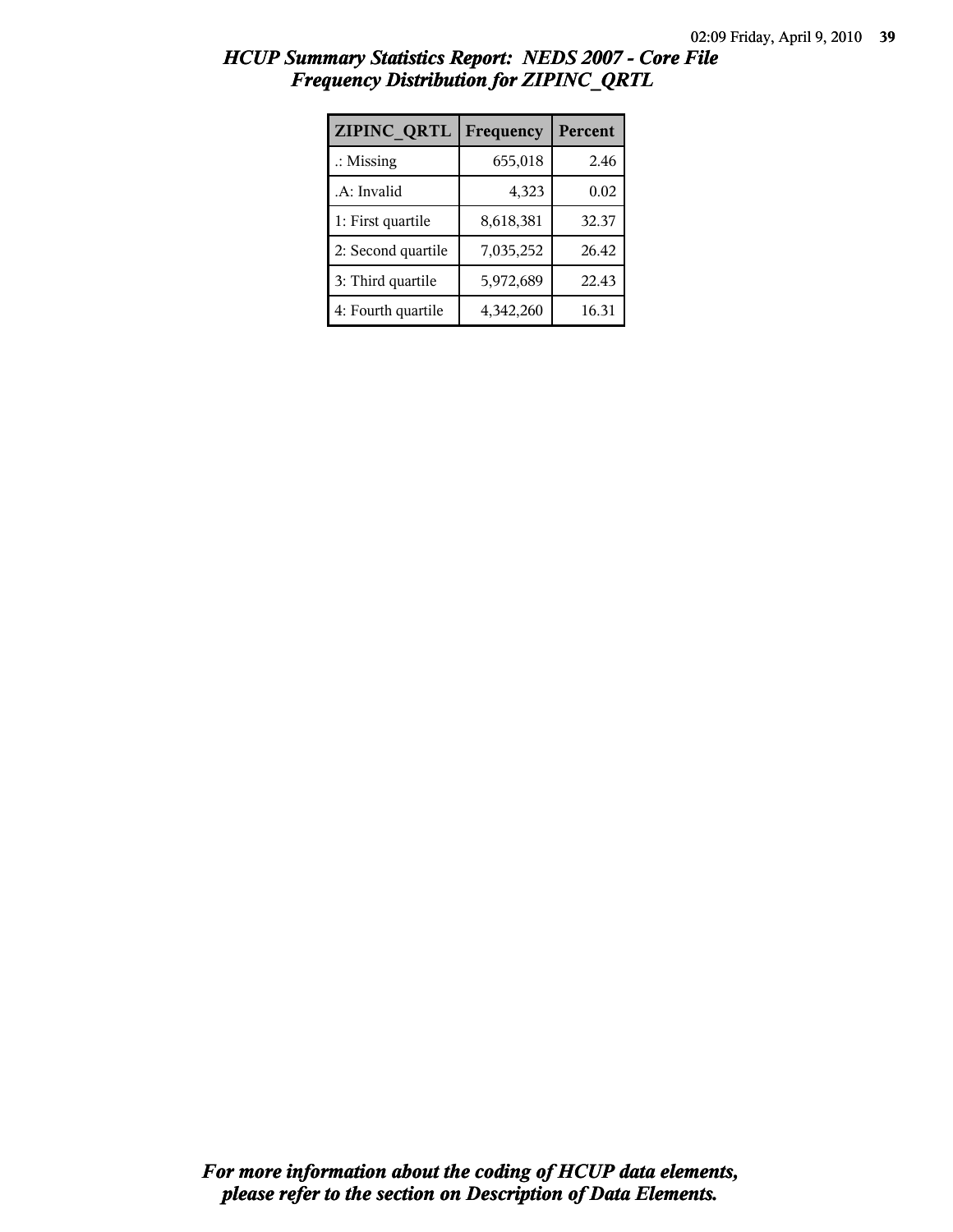| <b>Moments</b>         |            |                         |            |
|------------------------|------------|-------------------------|------------|
| N                      | 26627923   | <b>Sum Weights</b>      | 26627923   |
| Mean                   | 4.59411494 | <b>Sum Observations</b> | 122331739  |
| <b>Std Deviation</b>   | 1.3985471  | Variance                | 1.95593399 |
| <b>Skewness</b>        | 5.05150989 | <b>Kurtosis</b>         | 66.2424383 |
| <b>Uncorrected SS</b>  | 614088528  | <b>Corrected SS</b>     | 52082457.8 |
| <b>Coeff Variation</b> | 30.4421443 | <b>Std Error Mean</b>   | 0.00027102 |

### *Variable: DISCWT (Weight to ED Visits in AHA universe)*

| <b>Basic Statistical Measures</b> |          |                            |          |
|-----------------------------------|----------|----------------------------|----------|
| Location<br><b>Variability</b>    |          |                            |          |
| Mean                              | 4.594115 | <b>Std Deviation</b>       | 1.39855  |
| <b>Median</b>                     | 4.558561 | <b>Variance</b>            | 1.95593  |
| Mode                              | 3.574315 | Range                      | 26.49940 |
|                                   |          | <b>Interquartile Range</b> | 1.40713  |

| Tests for Location: Mu0=0 |                             |          |                |         |
|---------------------------|-----------------------------|----------|----------------|---------|
| <b>Test</b>               | <b>Statistic</b><br>p Value |          |                |         |
| <b>Student's t</b>        |                             | 16950.93 | Pr >  t        | < 0.001 |
| <b>Sign</b>               | M                           | 13313962 | $Pr \ge =  M $ | < 0.001 |
| Signed Rank               |                             | 1.773E14 | $Pr \geq  S $  | < 0001  |

| <b>Quantiles (Definition 5)</b> |                 |  |
|---------------------------------|-----------------|--|
| Quantile                        | <b>Estimate</b> |  |
| $100\%$ Max                     | 27.52544        |  |
| 99%                             | 8.42528         |  |
| 95%                             | 6.34021         |  |
| 90%                             | 5.86047         |  |
| 75% Q3<br>5.11979               |                 |  |
| 50% Median                      | 4.55856         |  |
| 25% Q1<br>3.71266               |                 |  |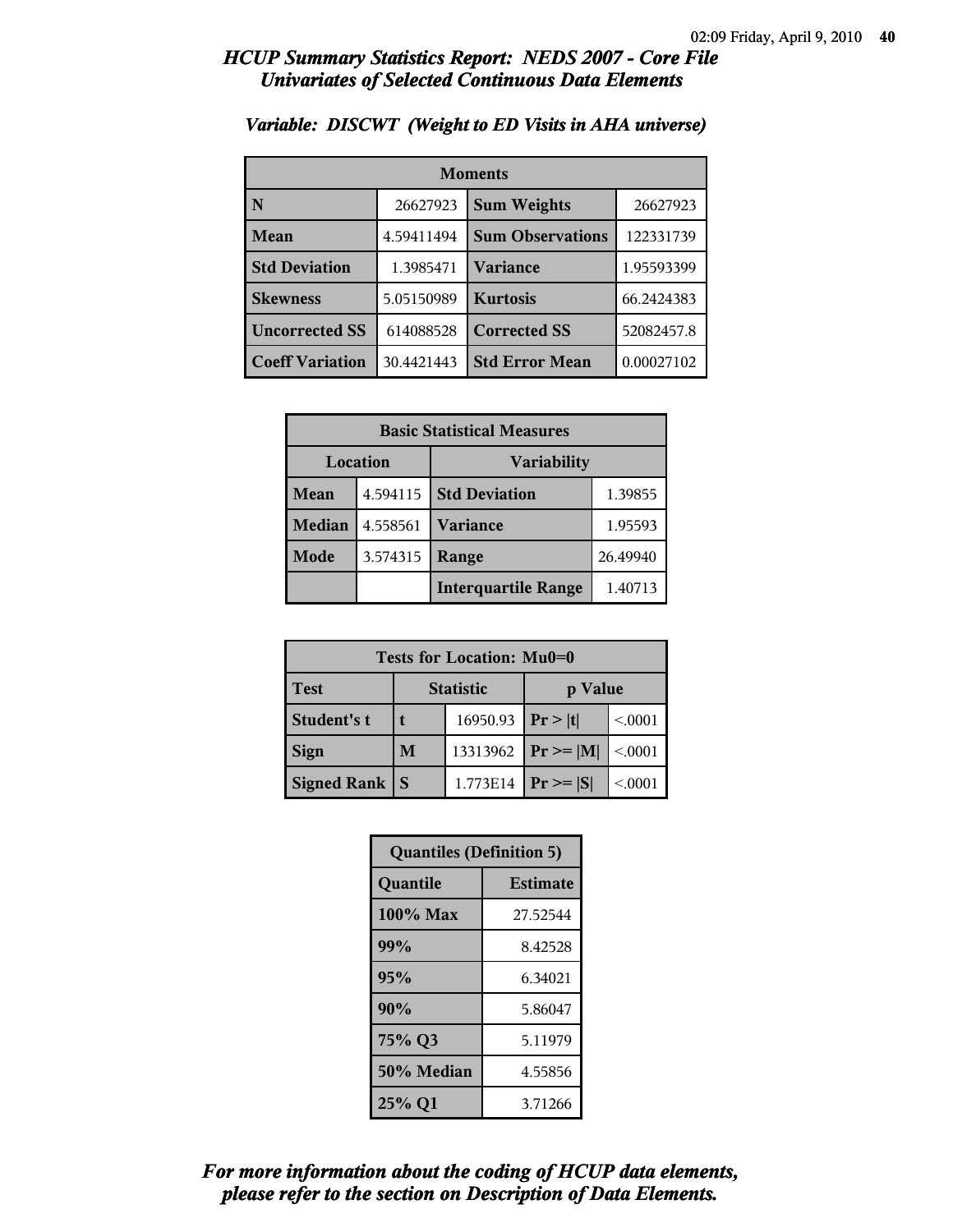| <b>Quantiles (Definition 5)</b> |         |  |
|---------------------------------|---------|--|
| <b>Estimate</b><br>Quantile     |         |  |
| 10%                             | 3.12848 |  |
| 5%                              | 3.03041 |  |
| 1%<br>2.15949                   |         |  |
| 0% Min<br>1.02604               |         |  |

*Variable: DISCWT (Weight to ED Visits in AHA universe)*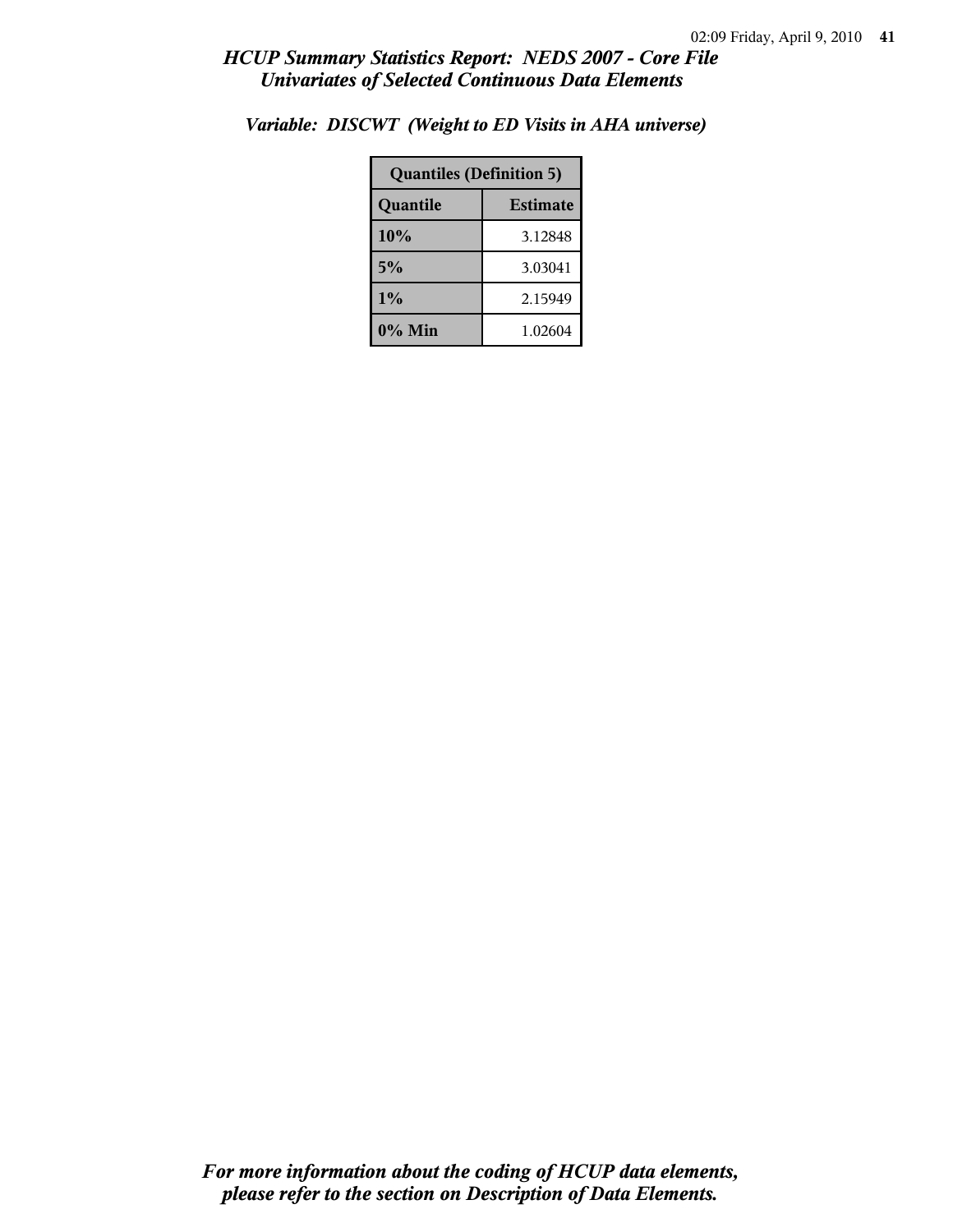| <b>Moments</b>         |            |                         |              |
|------------------------|------------|-------------------------|--------------|
| N                      | 26625568   | <b>Sum Weights</b>      | 26625568     |
| Mean                   | 37.8530811 | <b>Sum Observations</b> | 1007859785   |
| <b>Std Deviation</b>   | 24.4490186 | <b>Variance</b>         | 597.754508   |
| <b>Skewness</b>        | 0.34807614 | <b>Kurtosis</b>         | $-0.7431394$ |
| <b>Uncorrected SS</b>  | 5.40662E10 | <b>Corrected SS</b>     | 1.59156E10   |
| <b>Coeff Variation</b> | 64.589243  | <b>Std Error Mean</b>   | 0.00473818   |

### *Variable: AGE (Age in years at admission)*

| <b>Basic Statistical Measures</b> |          |                            |           |
|-----------------------------------|----------|----------------------------|-----------|
| Location<br><b>Variability</b>    |          |                            |           |
| Mean                              | 37.85308 | <b>Std Deviation</b>       | 24.44902  |
| <b>Median</b>                     | 35.00000 | <b>Variance</b>            | 597.75451 |
| Mode                              | 0.00000  | Range                      | 124.00000 |
|                                   |          | <b>Interquartile Range</b> | 36.00000  |

| Tests for Location: Mu0=0 |                             |          |                |         |  |
|---------------------------|-----------------------------|----------|----------------|---------|--|
| <b>Test</b>               | <b>Statistic</b><br>p Value |          |                |         |  |
| <b>Student's t</b>        | 7988.942                    |          | Pr >  t        | < 0.001 |  |
| <b>Sign</b>               | M                           | 12912199 | $Pr \ge =  M $ | < 0.001 |  |
| Signed Rank               |                             | 1.667E14 | $Pr \geq  S $  | < 0001  |  |

| <b>Quantiles (Definition 5)</b> |                 |  |
|---------------------------------|-----------------|--|
| Quantile                        | <b>Estimate</b> |  |
| $100\%$ Max                     | 124             |  |
| 99%                             | 91              |  |
| 95%                             | 82              |  |
| 90%                             | 75              |  |
| 75% Q3                          | 55              |  |
| 50% Median                      | 35              |  |
| 25% Q1                          | 19              |  |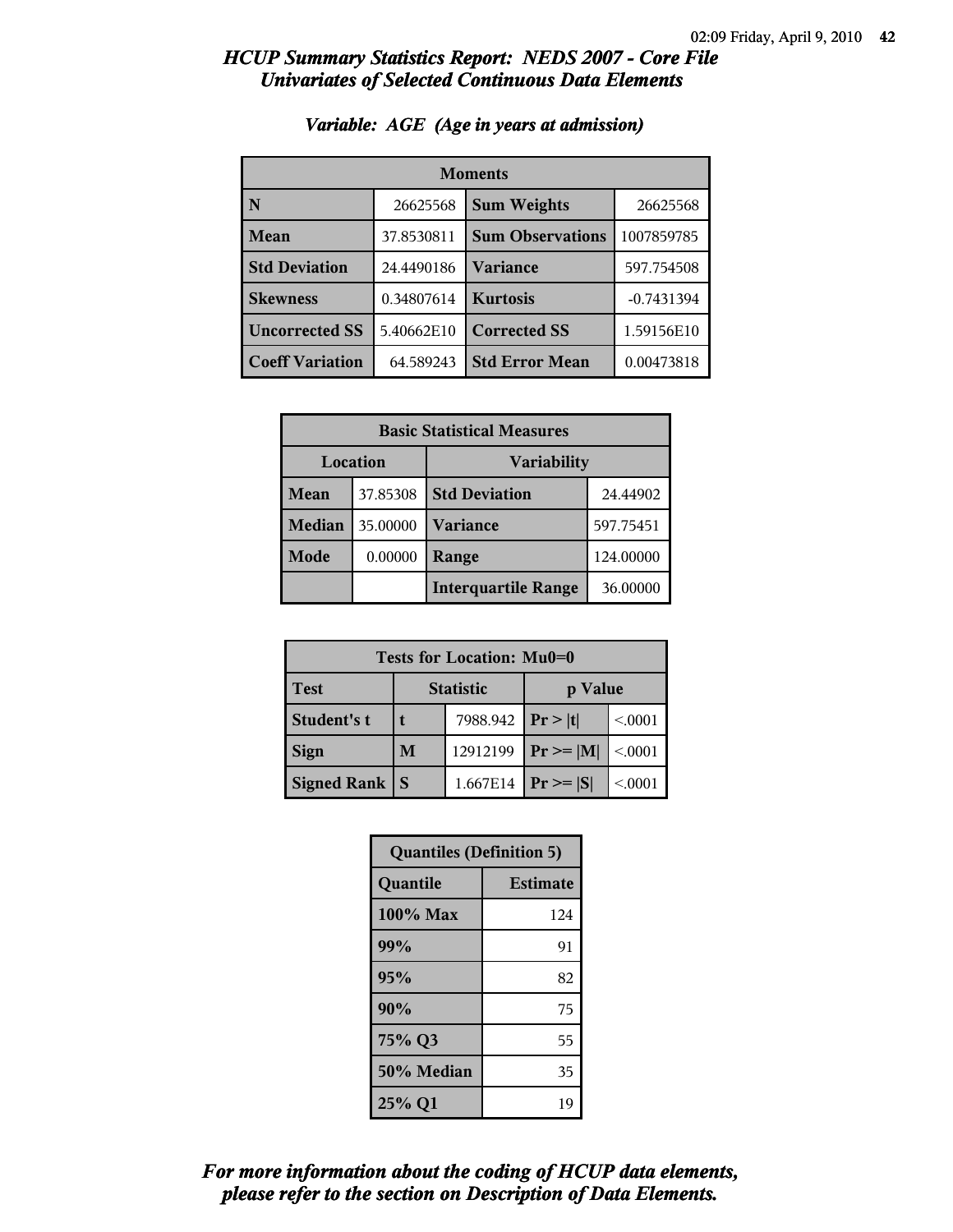| <b>Quantiles (Definition 5)</b> |   |  |
|---------------------------------|---|--|
| <b>Estimate</b><br>Quantile     |   |  |
| 10%                             | 5 |  |
| 5%                              |   |  |
| $1\%$                           |   |  |
| 0% Min                          |   |  |

*Variable: AGE (Age in years at admission)*

| <b>Missing Values</b>          |       |                   |                       |
|--------------------------------|-------|-------------------|-----------------------|
|                                |       | <b>Percent Of</b> |                       |
| <b>Missing</b><br><b>Value</b> | Count | All Obs           | <b>Missing</b><br>Obs |
|                                | 350   | 0.00              | 14.86                 |
| C                              | 2005  | 0.01              | 85.14                 |
| Total                          | 2355  | 0.01              | 100.00                |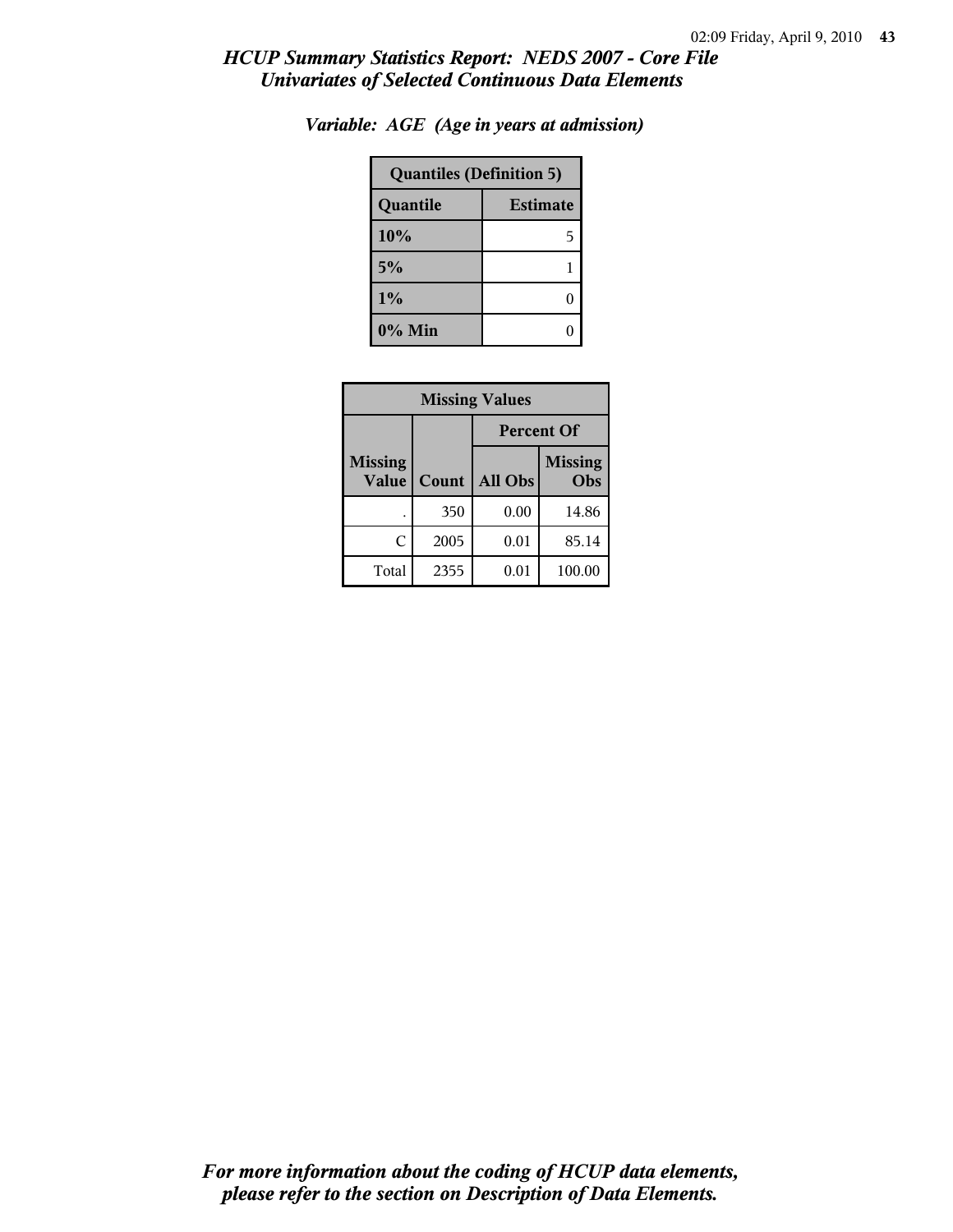| <b>Moments</b>         |            |                         |            |
|------------------------|------------|-------------------------|------------|
| N                      | 21730770   | <b>Sum Weights</b>      | 21730770   |
| Mean                   | 1490.25693 | <b>Sum Observations</b> | 3.23844E10 |
| <b>Std Deviation</b>   | 2159.73174 | Variance                | 4664441.2  |
| <b>Skewness</b>        | 5.97900582 | <b>Kurtosis</b>         | 70.3074493 |
| <b>Uncorrected SS</b>  | 1.49623E14 | <b>Corrected SS</b>     | 1.01362E14 |
| <b>Coeff Variation</b> | 144.923449 | <b>Std Error Mean</b>   | 0.46329995 |

### *Variable: TOTCHG\_ED (Total charge for ED services)*

| <b>Basic Statistical Measures</b> |          |                            |         |  |
|-----------------------------------|----------|----------------------------|---------|--|
| Location<br>Variability           |          |                            |         |  |
| Mean                              | 1490.257 | <b>Std Deviation</b>       | 2160    |  |
| Median                            | 833.000  | <b>Variance</b>            | 4664441 |  |
| <b>Mode</b>                       | 315.000  | Range                      | 74833   |  |
|                                   |          | <b>Interquartile Range</b> | 1233    |  |

| Tests for Location: Mu0=0 |                             |          |                |         |
|---------------------------|-----------------------------|----------|----------------|---------|
| <b>Test</b>               | <b>Statistic</b><br>p Value |          |                |         |
| Student's t               |                             | 3216.614 | Pr >  t        | < 0.001 |
| <b>Sign</b>               | M                           | 10865385 | $Pr \ge =  M $ | < 0.001 |
| <b>Signed Rank</b>        |                             | 1.181E14 | $Pr \geq  S $  | < 0001  |

| <b>Quantiles (Definition 5)</b> |                 |  |
|---------------------------------|-----------------|--|
| Quantile                        | <b>Estimate</b> |  |
| $100\%$ Max                     | 74933           |  |
| 99%                             | 10415           |  |
| 95%                             | 4960            |  |
| 90%                             | 3283            |  |
| 75% Q3<br>1668                  |                 |  |
| 50% Median                      | 833             |  |
| 25% Q1                          | 435             |  |